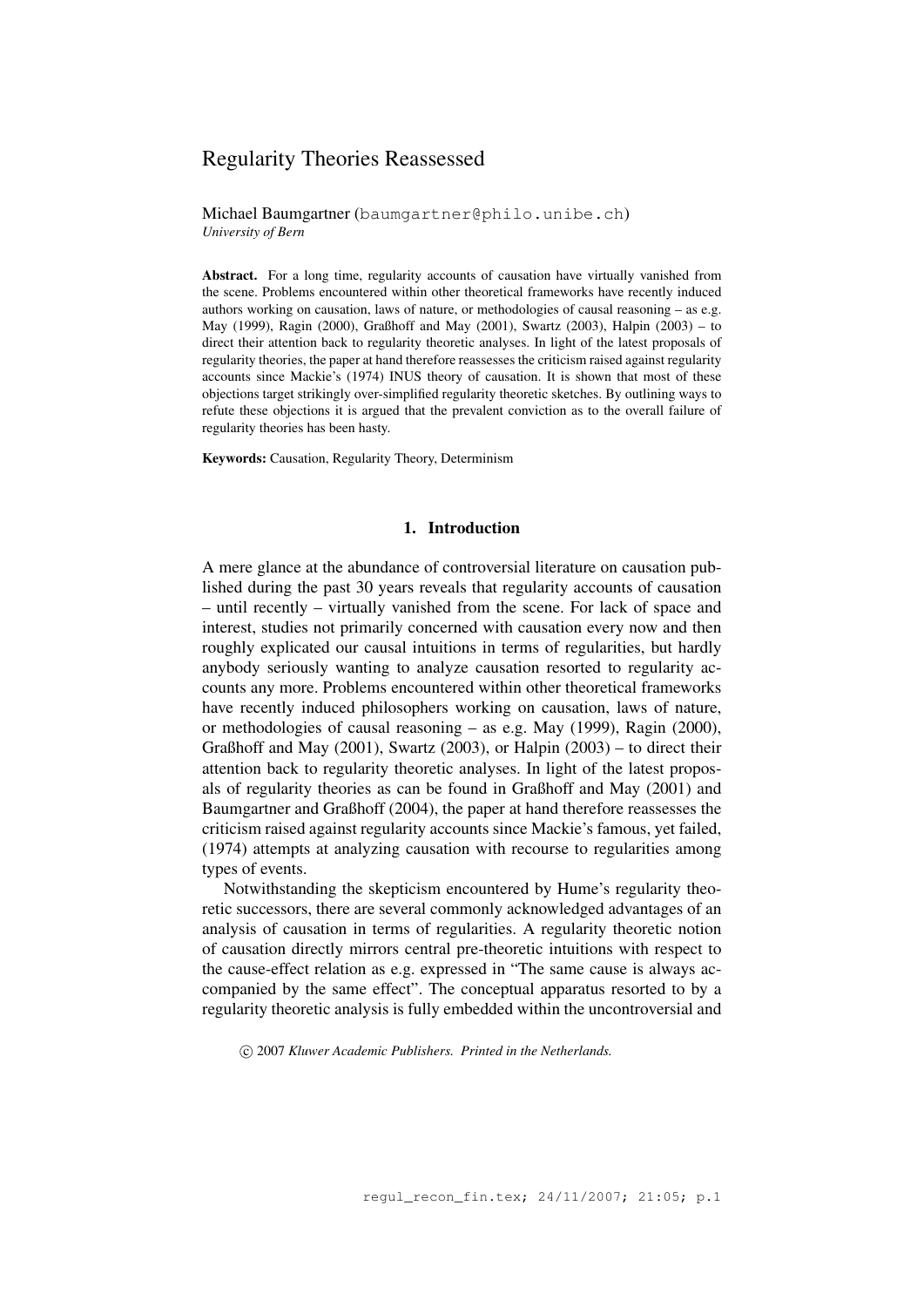well mastered area of extensional standard logic.<sup>1</sup> Furthermore, unlike e.g. counterfactual accounts regularity theories straightforwardly handle cases of overdetermination. As against interventionist or manipulatory accounts, analyses of causation in terms of regularities do not run the risk of being anthropocentric. Contrary to probabilistic accounts, regularity theories are not compromised by paradoxical data as, for instance, generated in cases of Simpson's Paradox. Finally, while transference theories treat a fundamental type of causal process, transference processes, as conceptually primitive and thus do not attempt to provide a reductive analysis of causation, regularity accounts, properly conceived, offer the promising prospect of explicating causation in entirely non-causal terms.

Hence, the pages to come shall review the objections that have traditionally been raised against regularity accounts. It will be shown that most of these objections target strikingly over-simplified regularity theoretic sketches. By outlining ways to refute these objections it will be argued that the prevalent conviction as to the overall failure of regularity theories has been hasty – to say the least.

## 2. Hume's Legacy

The philosophical core of regularity theories of causation consists of three main tenets: (i) the causal relation is not an ontological primitive, (ii) general causation – causation on type level – is the primary analysandum,<sup>2</sup> and (iii) universal regularities among event types or *factors* constitute the primary analysans. There are – at least – two causal relations, one on type and another on token level. "Drinking is a cause of drunkenness" is a case of *general causation*, i.e. causation among factors, while "Shamus' drinking of 6 beers at noon on September 7, 2004 causes Shamus' drunkenness in the afternoon of September 7, 2004" relates token events and, accordingly, is a case of *singular causation*. A factor that is related to another factor in terms of general causation is said to be *causally relevant* to the latter. For brevity, if a first

 $1$  There are some analyses of causation referred to as "regularity theories" that are stated in terms of nomic sufficiency which cannot be spelled out by means of first-order logic, but presupposes some modal system (cf. e.g. Hausman (1998), pp. 42-43). This terminology, however, blurs the important distinction between empiricist and modal analyses. Such as not to drop this distinction the label "regularity theory" is reserved for first-order analyses in this paper.

There are some regularity theoretic proposals that do not subscribe to this tenet (e.g. Mackie (1965)), but rather take singular causation to be primary. Some criticism raised against regularity theories over the past four decades targets this kind of singularist account (cf. Collins et al. (2004), Kim (1973), or Davidson (1967)). As the paper at hand is only concerned with regularity theories whose primary analysandum is general causation, these singularist objections will be disregarded in the present context (cf. also section 8 below).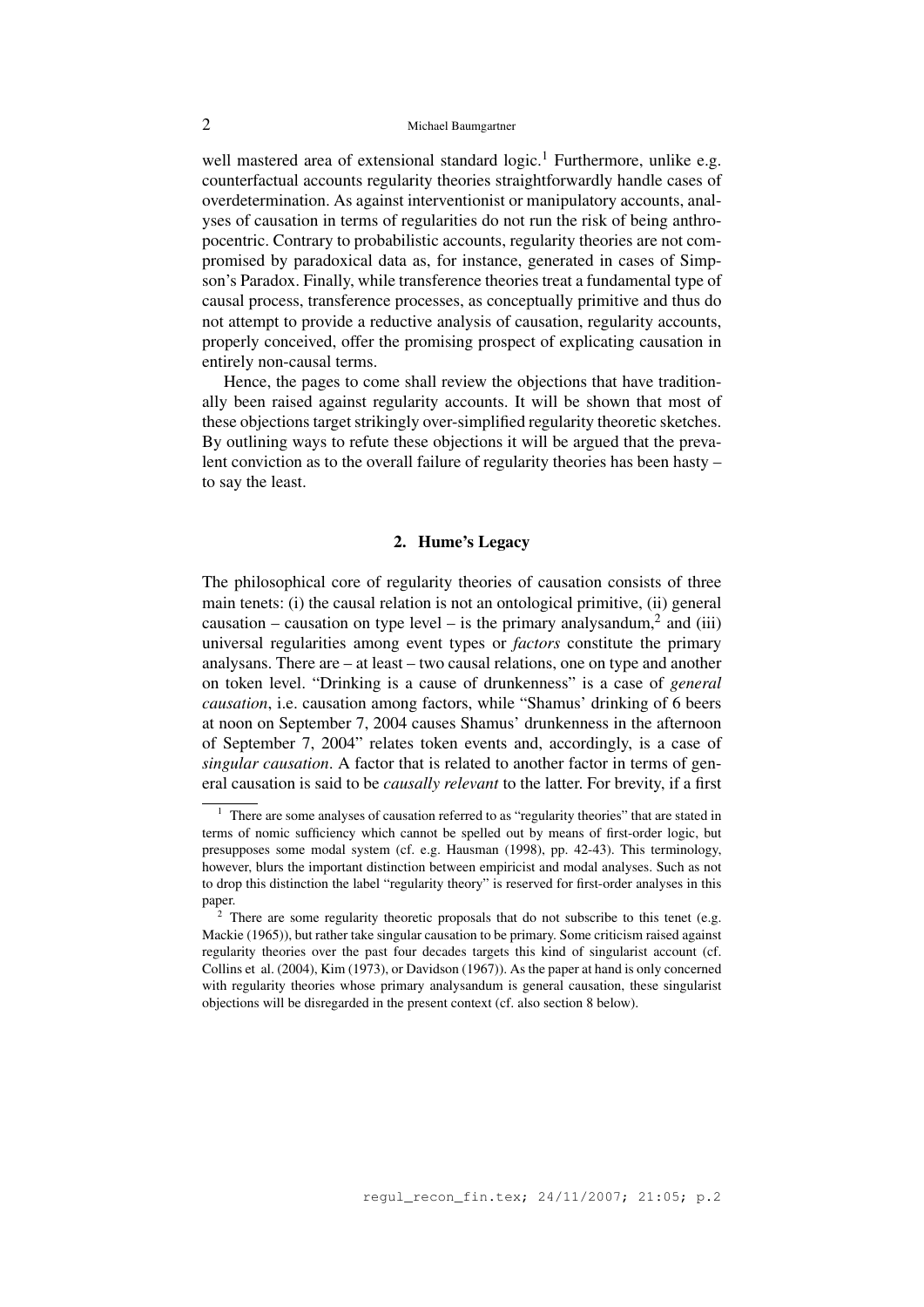factor is causally relevant to a second factor, the first can also be referred to as a *cause* of the second. Moreover, such as to avoid unnecessary terminological complications, I shall often simply speak of *causation* whenever both causal relations are at issue or whenever the context clarifies whether singular or general causation is under consideration. Factors are taken to be similarity sets of event tokens. They are sets of type identical token events, of events that share at least one feature. Contrary to token events, event types are generic entities. Whenever a member of a similarity set that corresponds to an event type occurs, the latter is said to be *instantiated*.

According to Hume, the godfather of regularity theories, single event sequences are not identifiable as being of causal nature by some inherent physical feature or property. A causal interpretation of an event sequence is warranted only if the corresponding events, understood as spatiotemporally located tokens or particulars, $3$  instantiate factors one of which is related in terms of general causation to the other. Thus, as singular causation can be straightforwardly accounted for given an analysis of general causation, spelling out the latter relation constitutes the core goal of a regularity theory – hence tenet (ii). For completeness, singular causation is separately accounted for in section 8 below.

Events are symbolized by italicized minuscules  $a, b$ , etc., with variables  $x, y, x_1, x_2$ , etc. running over the domain of events. Factors, on the other hand, are symbolized by italicized capital letters  $A, B$ , etc., with variables  $Z$ ,  $Z_1$ ,  $Z_2$  etc. running over the domain of factors. An event type as "striking a match" can be defined as the set consisting of all token events in the extension of the predicate "... is a striking of a match", i.e. as  $\{x : x$  is a striking of a match}. Factors are negatable. The negation of a factor A is written thus:  $\overline{A}$ .  $\overline{A}$  is simply defined as the complementary set of  $A$ .<sup>4</sup> Alternatively, factors can be seen as binary variables that take the value 1 whenever an event of the corresponding type occurs and the value 0 whenever no such event occurs.

Generic causal dependencies are not one-to-one, but many-to-one dependencies. Or put differently, while effects correspond to single factors, causes are parts of whole causing complexes – *complex causes*. A complex cause only becomes causally effective if all of its constituents are co-instantiated, i.e. instantiated close-by or *coincidently*. Coincidently instantiated factors are

This focus on events does not straightforwardly cover cases of causally related absences or omissions. The problems posed by causal dependencies as between omitted vaccination and contracting influenza will be neglected in the present context. They are treated in Baumgartner (2006), ch. 3. For interesting proposals on how to deal with causation among absences cf. also Collins et al. (2004).

<sup>4</sup> Instead of *factors* or *event types* one may also speak of *event properties*, as long as the latter are spelled out in purely extensional terms. Since the notion of a property tends to give rise to far-reaching questions as to the extensional definability of properties or to the existence of negative properties (cf. Zangwill (2003)), I prefer the philosophically less biased notion of a factor.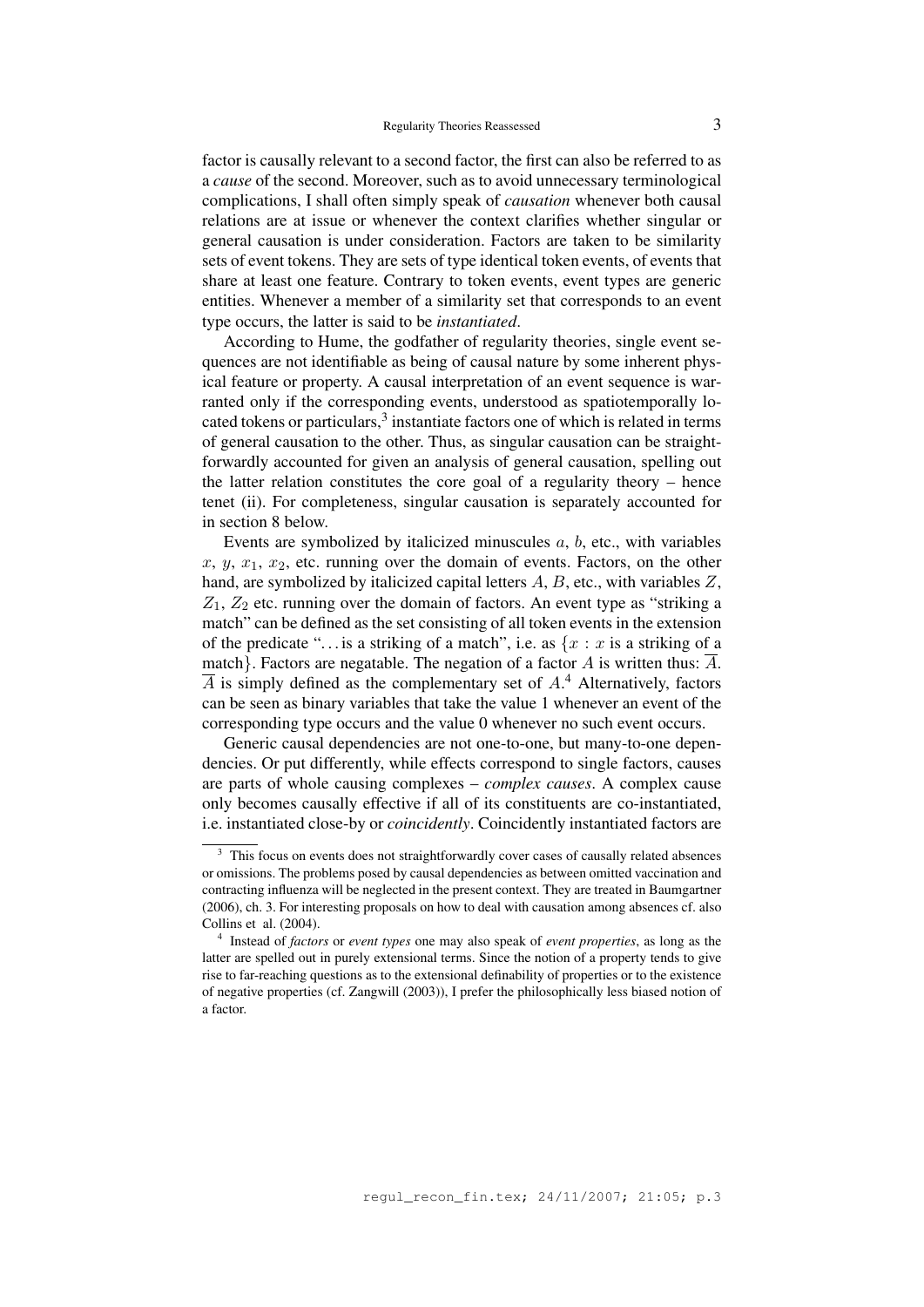termed *coincidences*. Coincidences can be seen as conjunctions of coincidently instantiated factors  $A_1 \wedge A_2 \wedge \ldots \wedge A_n$ , which for simplicity shall be abbreviated by a mere concatenation of the respective factors:  $A_1A_2 \ldots A_n$ .<sup>5</sup> Ordinarily, only a small subset of members of a complex cause are known or of interest to a causal investigation. Variables  $X_1$ ,  $X_2$ , etc. are used to run over unknown or neglected elements of complex causes, e.g.  $AX_1$ ,  $BX_2$ . Regularity theories subscribe to the principle of determinism which stipulates that, if the same causes are instantiated, the same effects occur. Expressed in the regularity theoretic terminology that yields: Causes are sufficient for their effects, i.e. if  $AX_1$  is a complex cause of B,  $AX_1 \rightarrow B$ . Moreover, instances of factors do not cause themselves – no self-causation on token level –, and effects and causes are spatiotemporally proximate – no action at a distance.<sup>6</sup> All of this yields a first Hume-inspired proposal for a regularity theoretic account of causal relevance:

(I) A is causally relevant to B iff A is part of a sufficient condition  $AX_1$  of B, such that the instances of  $AX_1$  and B differ and are spatiotemporally proximate.

Note that the relational constraints (I) imposes on the instances of factors that are related in terms of general causation forestall a formalization of causal statements by means of simple propositional conditionals. These relational constraints can only be adequately represented by means of first-order expressions, which are properly introduced in the appendix below. While the decisive theoretical work as regards the analysis of causal relevance is done by regularities existing among the factors involved in a causal structure, those relational constraints merely assure that a suitable subset of all regularities among corresponding factors is chosen as a starting point for causal analyses. The relational constraints delineate the causally interesting regularities from causally meaningless regularities as "Whenever there is a table, there is a table", "For every first human step on the lunar surface there is a first human non-stop balloon flight around the world", or "Whenever there is a soccer game, there is a sport event". Throughout the main part of this paper propositional conditionals are used as convenient abbreviations of the causally interesting regularities identified by the first-order expressions presented in the appendix.

<sup>5</sup> Such a mere propositional formalization of coincidences can be read in terms of "Factor  $A_1$  is instantiated coincidently with  $A_2$  and ... and  $A_n$ ".

<sup>6</sup> Hume originally required temporal succession, not mere proximity (cf. Hume (1748), p. 146). In accordance with the usual practice, causes and effects are here only required to be spatiotemporally proximate such as not to preclude the possibility of simultaneous or backward causation on a priori grounds (cf. section 5).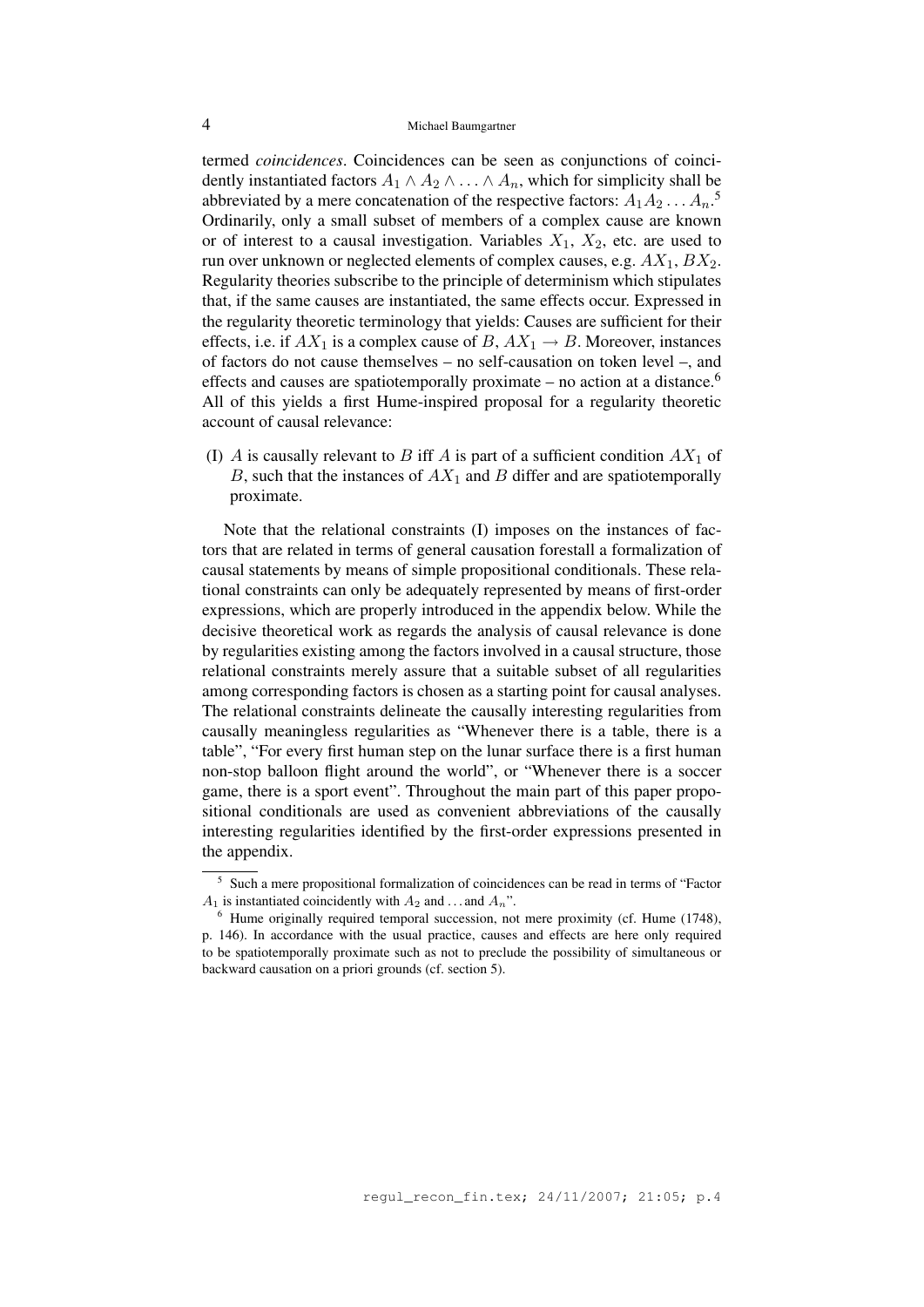### 3. Monotony

Implementing regularities along the lines of (I) to identify generic causal dependencies does not amount to a feasible analysis of causal relevance, because there are regularities of the required type that are not amenable to a causal interpretation. One such type of regularities is due to the law of monotony: Antecedents of conditionals can be *salva veritate* supplemented by further conjuncts. Striking a match with a certain speed and thrust, factor A, dryness of its flammable head  $(B)$ , and presence of oxygen  $(C)$  shall be assumed to be jointly sufficient for the corresponding match to catch fire  $(D)$ , i.e.  $ABC \rightarrow D$ . Yet, if A, B, and C are jointly sufficient for the match to light, the combination of ABC and singing a song is thus sufficient, too. Or formally:

$$
ABC \to D \vdash ABCX \to D,\tag{1}
$$

where  $X$  stands for an arbitrary factor or conjunction of factors. This demonstrates that being a part of a sufficient condition, i.e. being a conjunct within a sufficient conjunction of factors, is by no means sufficient for being a cause of the corresponding conditioned factor.

Broad (1930) has been the first to propose a solution to this problem. He does not analyze causes to be mere parts of sufficient conditions, but rather to be *non-redundant* parts of such conditions. A non-redundant part of a sufficient condition can be spelled out – in purely logical terms<sup>7</sup> – as a conjunct of a sufficient condition such that, if it is eliminated from that condition, the latter loses its sufficiency for a corresponding effect. Accordingly, complex causes must be taken to be *minimally sufficient* conjunctions of factors – a minimally sufficient conjunction being a conjunction that does not have sufficient proper parts.

(II) A is causally relevant to B iff A is part of a *minimally* sufficient condition  $AX_1$  of B, such that the instances of  $AX_1$  and B differ and are spatiotemporally proximate.

Applying (II) to the match example prohibits a causal interpretation of the combination of striking a match, presence of oxygen, dryness of the match, and singing a song. The conjunction of these factors is merely sufficient, but not minimally sufficient for the match to catch fire. Requiring a minimalization of sufficient conditions in Broad's sense precludes a causal interpretation of arbitrary extensions of sufficient conditions based on the law of monotony.

<sup>7</sup> Not all critics of regularity accounts have taken note of these purely logical ways to minimalize sufficient conditions. For instance, in 1970 Brand and Swain still erroneously claimed that minimalizing sufficient conditions cannot be accomplished in non-causal and, thus, non-circular terms (cf. Brand and Swain (1970), p. 226).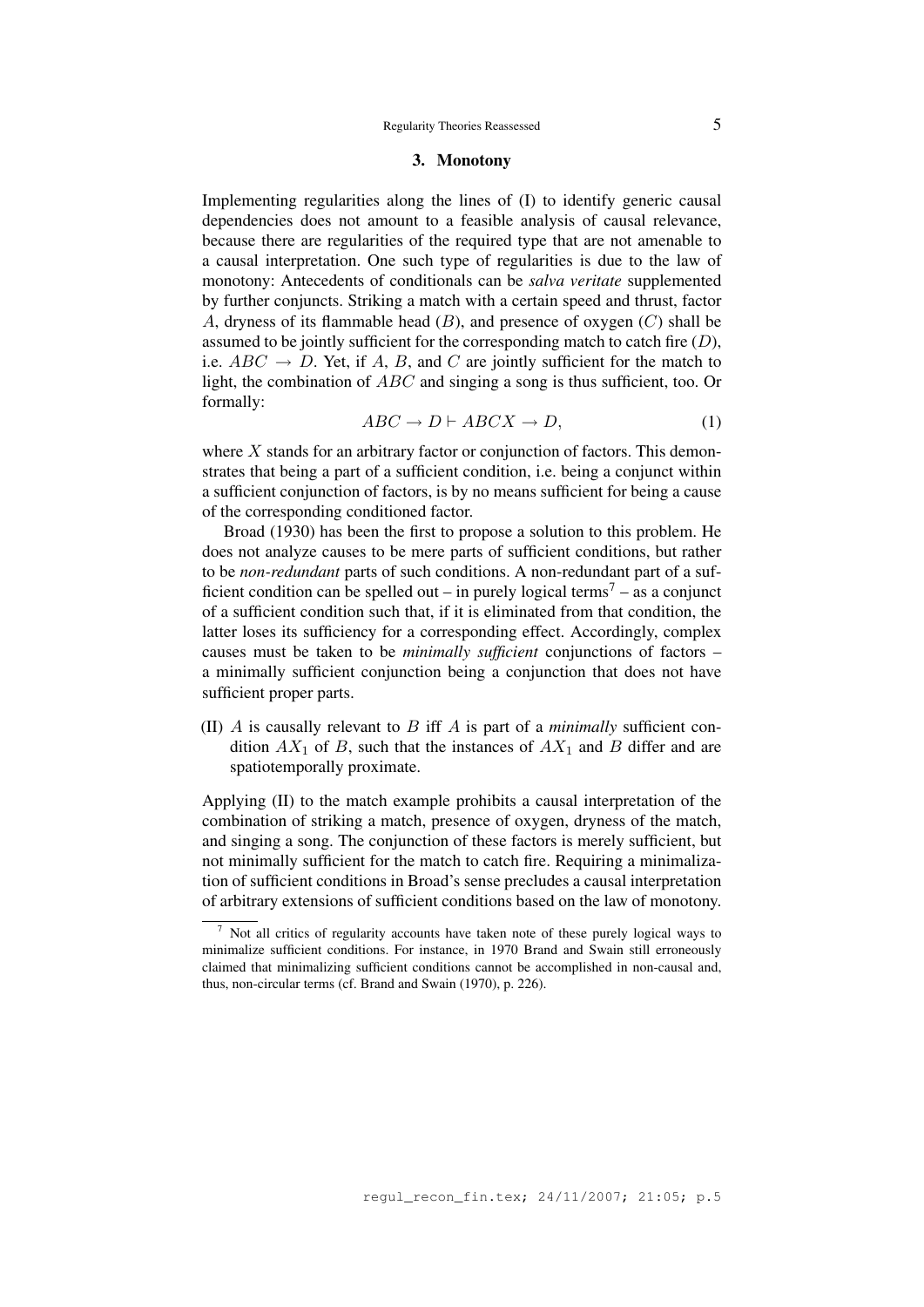## 4. Empty Regularities

Consider again the match example. The presence of oxygen, factor  $C$ , in combination with a properly struck match  $(A)$  with a dry head  $(B)$  is not the only minimally sufficient condition of the match catching fire  $(D)$  that contains C. Another such condition is constituted by the presence of oxygen and the absence of oxygen:  $C\overline{C}$ . A contradiction is sufficient for any factor, not only for matches catching fire, but also for rain to fall and elephants to be born. That  $C\overline{C}$  is moreover minimally sufficient for a match to light can easily be verified by either removing C or  $\overline{C}$ , both of which is accompanied by a loss of sufficiency for D. More generally put: Material conditionals are true if their antecedents are false or non-instantiated, or *empty* for short. Any regularity statement  $AX_1 \rightarrow B$  whose antecedent is empty is, accordingly, termed an *empty regularity*. Empty regularities do not only result from logically non-instantiatable antecedents, but also from physically non-instantiatable antecedents as, for instance, "Whenever Pegasus goes skiing, Lake Thun is made of gold".

The truth of empty regularity statements raises another often cited problem for regularity accounts: Empty regularities are, notwithstanding their truth, not amenable to a causal interpretation.<sup>8</sup> The combination of absence and presence of oxygen –  $C\overline{C}$  – does not cause the sinking of Mississippi steamers, even though  $C\overline{C}$  in fact is minimally sufficient for these sinkings. Neither can Pegasus' ski tour be seen as a cause of the golden content of a lake.

Solutions to this problem are easily thought of. It is not the case that only a certain proper subset of all empty regularities consists of regularities that are not causally interpretable, rather, *no* empty regularities are thus interpretable. Causal dependencies only exist among causes and effects that are instantiated in nature. "Instantiated" in this context is not to be read in terms of "has occurred prior to a specific moment of investigation", but in terms of "has not occurred in all past and will not occur in all future".<sup>9</sup> Factors and conjunctions of factors may not be causally related if they have not been instantiated in all past and will not be instantiated in all future. Therefore, empty regularities can straightforwardly be excluded from causal interpretability by adding a further constraint to (II) that requires the antecedent of causally interpretable regularities to be non-empty.<sup>10</sup>

(III)  $\tilde{A}$  is causally relevant to  $\tilde{B}$  iff the following conditions hold:

 $8$  Cf. e.g. Armstrong (1983).

<sup>9</sup> Cf. the tenseless use of "exist" e.g. in Russell (1986), p. 217.

<sup>&</sup>lt;sup>10</sup> Note that regularity theories of *laws of nature* are not as easily rendered immune to the empty regularities problem as regularity theories of causation. While factors without instances may not be claimed to be causally dependent, there may well be natural laws involving predicates with empty extensions, as e.g. ". . . travels faster than light" (cf. Molnar (1969)).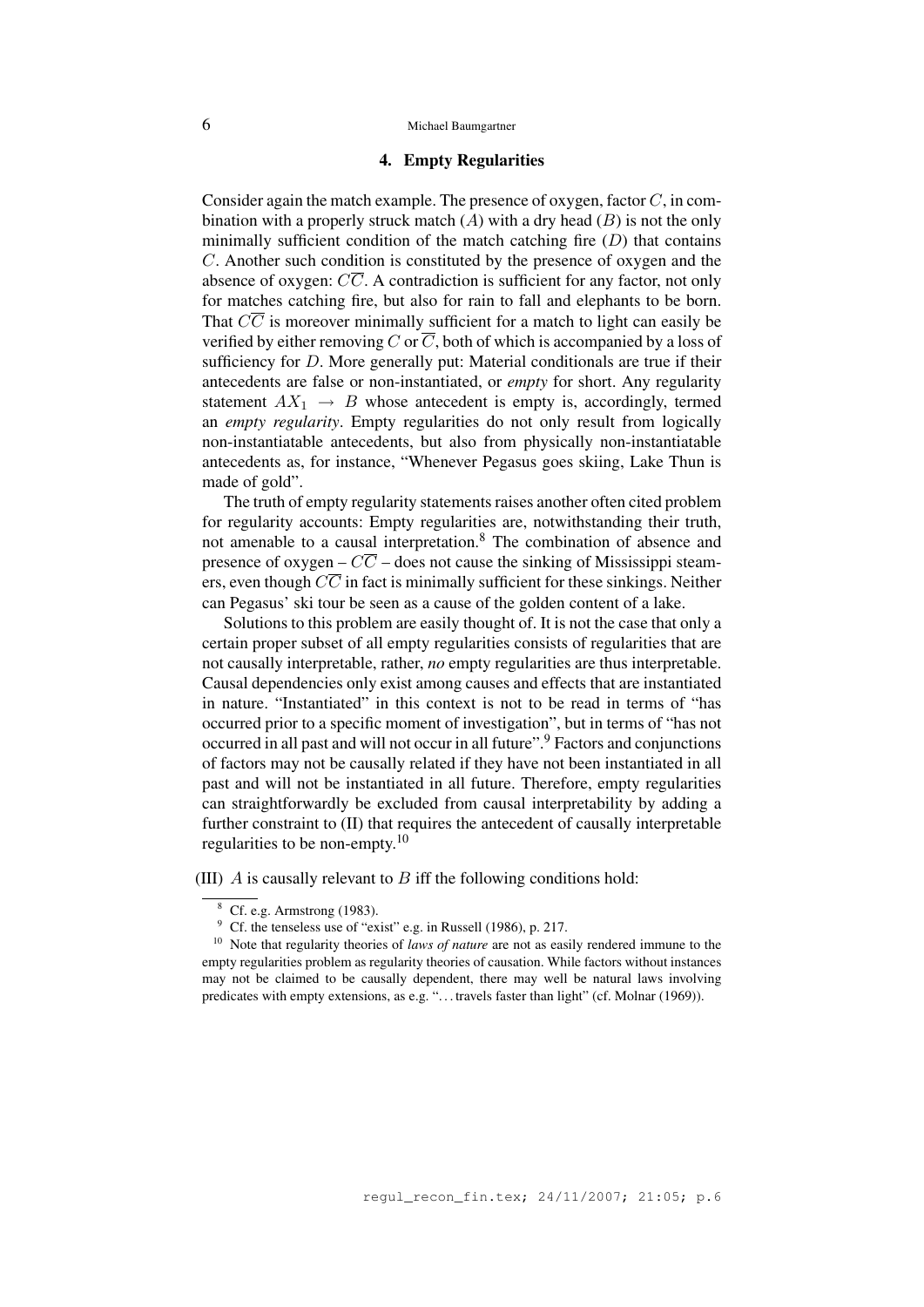## Regularity Theories Reassessed 7

- (i) A is part of a minimally sufficient condition  $AX_1$  of B,
- (ii) the instances of  $AX_1$  and B differ and are spatiotemporally proximate,
- (iii) there is an instance of  $AX_1$ .

## 5. Non-Symmetry

Another objection often raised against regularity accounts concerns the direction causation. The cause-effect relation is not symmetric and this lacking symmetry is usually claimed not to be adequately representable in regularity theoretic terms. In order to clarify what this criticism amounts to, some conceptual preliminaries are required. First, *non-symmetry* must be distinguished from *asymmetry*. A relation  $C$  is non-symmetric iff (2) holds and asymmetric iff  $(3)$  holds.<sup>11</sup>

$$
\neg \forall x \forall y (Cxy \to Cyx) \text{ or equivalently } \exists x \exists y (Cxy \land \neg Cyx) \tag{2}
$$

$$
\forall x \forall y (Cxy \land \neg Cyx) \quad (2)
$$
  

$$
\forall x \forall y (Cxy \rightarrow \neg Cyx) \quad (3)
$$

Every asymmetric relation with a non-empty extension is also non-symmetric, but not vice versa. Predicating asymmetry of a non-empty relation is a much stronger claim than predicating non-symmetry of it. It is undisputed that both general and singular causation are non-symmetric relations. There exist both general and singular causal dependencies and neither "A is causally relevant to B" implies "B is causally relevant to A" nor "a causes b" implies "b causes" a". Moreover, general causation clearly is not asymmetric, for there are event types that are causally relevant to themselves, as e.g. in causal cycles. For instance, with increasing unemployment the consumption of the population is reduced. This causes decreased profits on the side of the employers, which, in turn, causes them to lay off even more people. Thus, the unemployment increases anew. In contrast, on token level there are no events that cause themselves. Contrary to general causation, singular causation is irreflexive. Yet, whether it is moreover asymmetric is a question that is controversially disputed in the literature. If event  $a$  is a cause of event  $b$ , does it follow that b is not a cause of a? Is there reciprocal causation on token level?<sup>12</sup> For the purposes at hand this question can be postponed until section 8, for a regularity theory that focuses on general causation primarily needs to account

 $\overline{11}$  This terminology corresponds to logical and mathematical conventions (cf. e.g. Lemmon (1965), pp. 180-182). In addition to non-symmetry and asymmetry a relation may lack symmetry in terms of *antisymmetry*. A relation C is antisymmetric iff  $\forall x \forall y (x \neq y \land Cxy \rightarrow$  $\neg Cyx$ ).

<sup>&</sup>lt;sup>12</sup> Cf. Eells (1991), ch. 5, Hausman (1998), pp. 44-47.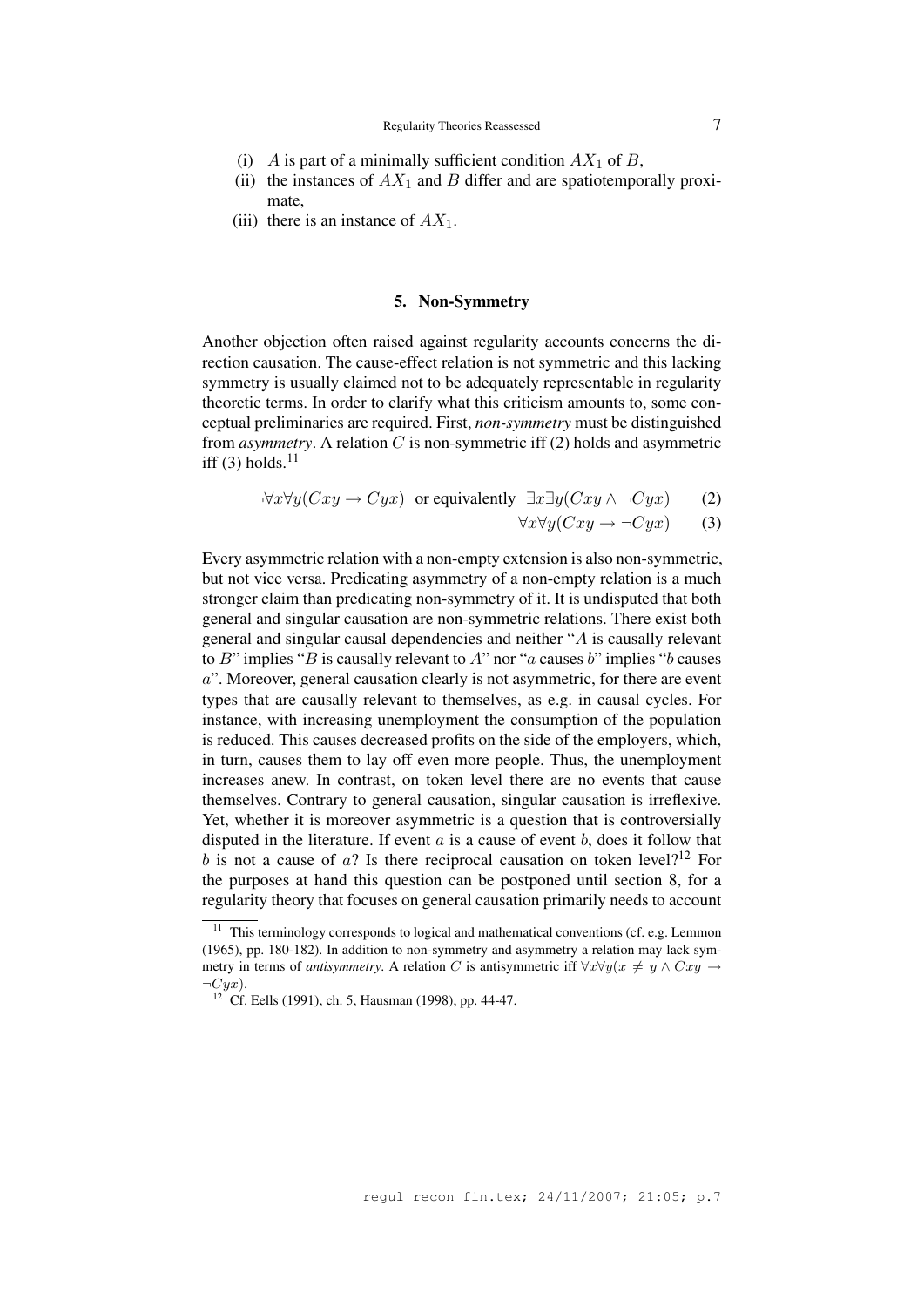for the latter's non-symmetry. In consequence, the criticism against regularity theories to the effect that they are not capable of adequately capturing the direction of causation amounts to the claim that the non-symmetry of general causation cannot be mirrored on regularity theoretic grounds. And indeed, prima facie there appears to be a problem.

A being causally relevant to  $B$  neither implies  $B$  being causally relevant to A nor  $\overline{B}$  being causally relevant to  $\overline{A}$ . However, by contraposition  $A \rightarrow B$ is a true regularity statement iff  $\overline{B} \to \overline{A}$  is so too. Which of these conditionals is to be causally interpreted? It is certainly not the case that a factor is causally relevant to another factor iff the negation of the latter is causally relevant to the negation of the former. Accordingly, many critics of regularity theories have claimed that regularity accounts cannot adequately distinguish between causes and effects.<sup>13</sup> (III) identifies A to be a cause of B iff it identifies  $\overline{B}$  to be cause of  $\overline{A}$ , which indicates that we have not come up with an adequate analysis of causal relevance yet.

Satisfactorily mirroring the non-symmetry of general causation is an intricate problem any theory of causation has to solve. Normally the direction of causal relevance is accounted for with recourse to some non-symmetry that is *external* to the conceptual framework used in the analysans of causal relevance as – most prominently – the direction of time or human manipulation and intervention.<sup>14</sup> Applied to the regularity theory considered here, this could possibly mean that conditionals in the sense of (III) are causally interpretable only if the instances of the antecedent *precede* the instances of the consequent. Along these lines, one of  $A \to B$  and  $\overline{B} \to \overline{A}$  could be excluded from causal interpretability. However, spelling out the non-symmetry of general causation by means of the direction of time presupposes that the latter is accounted for independently of the direction of causation, which runs counter to an often adopted program in the philosophy of time that takes the direction of causation to be primary.<sup>15</sup> Furthermore, a temporal account of the direction of causal relevance would stipulate that simultaneous and backward causation are impossible on mere *conceptual* grounds. Yet, while simultaneous causation seems to be a physical possibility, backward causation, if impossible at all, is thought to be excluded on *physical* grounds. Resorting to manipulation, on the other hand, relativizes the non-symmetry of general causation to human intervention, where, intuitively, this non-symmetry seems to be perfectly independent of human existence. Causal processes – as planetary movements or volcanic eruptions on Saturn – that are not manipulable by humans are non-symmetric and can be oriented just as everyday earthly processes as the breaking of a window or the starting of a car engine which

<sup>13</sup> Cf. e.g. Armstrong (1983), ch. 2.

<sup>&</sup>lt;sup>14</sup> Cf. e.g. Suppes (1970) or Price (1992). Temporal order, of course, is not only nonsymmetric in the above sense, but moreover asymmetric.

<sup>&</sup>lt;sup>15</sup> Cf. e.g. Reichenbach (1956).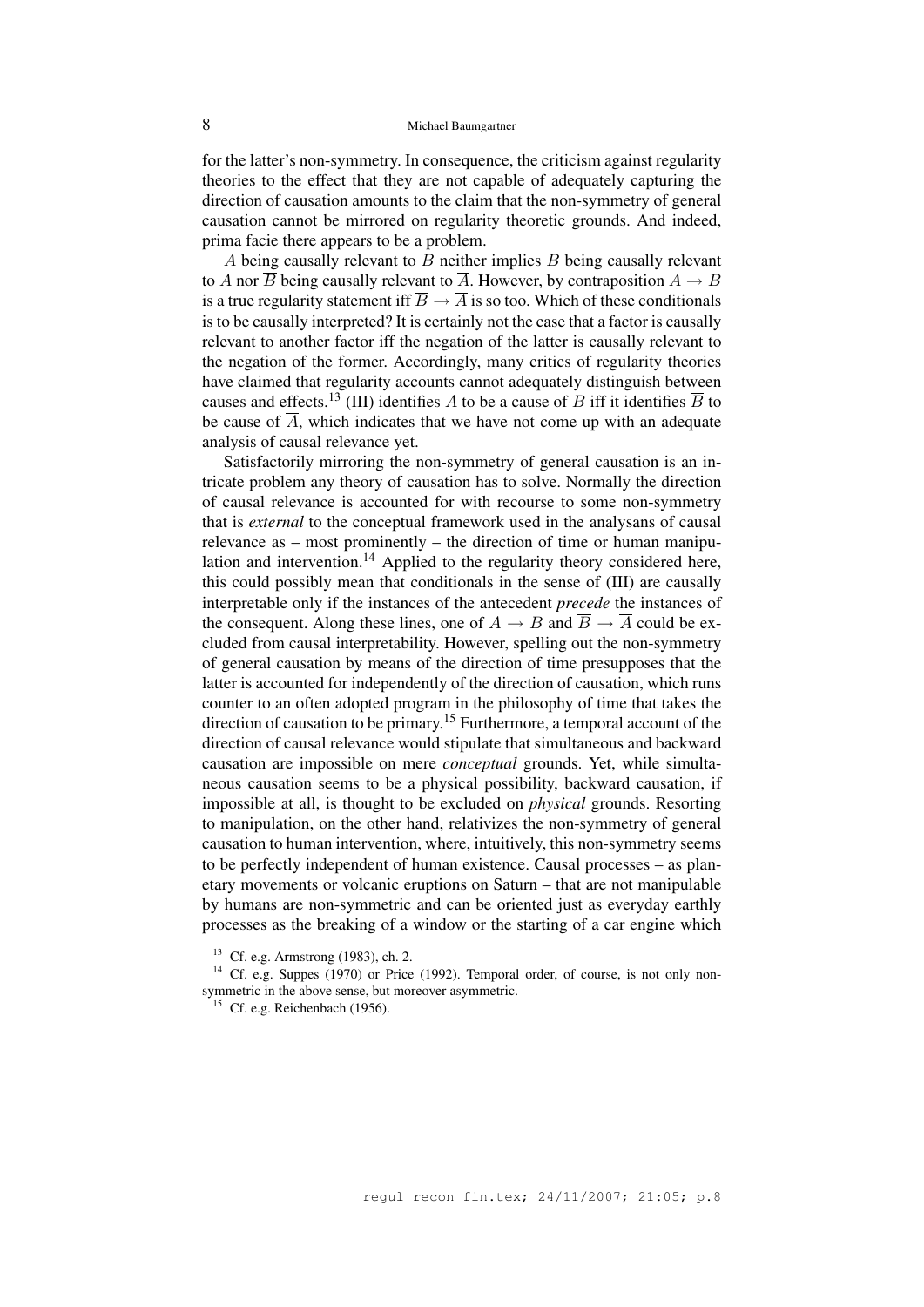are open to human intervention. Moreover, it is unclear how the notions of agency, intervention, and manipulation could be clarified without recourse to causation. In fact, these notions seem to straight-out presuppose clarity on causation.<sup>16</sup>

This is a generalizable consequence of implementing any external nonsymmetry for a theoretical account of the non-symmetry of general causation: The external non-symmetry becomes more basic than causal relevance. Thereby a straightforward causal analysis of these external non-symmetries is blocked. As long as we are not inevitably constrained to an analysis of the direction of causal relevance by means of an external non-symmetry, theoretical prudence calls for abstinence from recourse to such non-symmetries. Indeed, regularity theories are capable of capturing the direction of general causation without recourse to non-symmetries that are external to the conceptual framework of a regularity theoretic analysans of causal relevance.

General causation can be oriented on mere logical grounds. Roughly, while conditional dependencies among single factors cannot be attributed a direction without resorting to external non-symmetries, complex *nets* of such dependencies can be oriented based on existing regularities only. There are several alternative causes for each effect. A match can be lit by either striking it against a match box, by exposing it to fire or to a flammable chemical etc. Accordingly, causally interpretable regularities are far more complex than expressed by (III). Rather than merely one minimally sufficient condition, many alternative minimally sufficient conditions must be invoked for each effect. Moreover, instances of effects do not occur without at least one of their sufficient causes being instantiated. These mutual dependencies among causes and effects are tentatively expressible by means of a biconditional as in  $(4).^{17}$ 

$$
ACD \vee EFG \vee HIJ \leftrightarrow B \tag{4}
$$

Each complex cause of  $B$  is minimally sufficient for  $B$ , while the disjunction of all alternative causes is *necessary* for B. <sup>18</sup> Ordinarily, only a small subset of the alternative causes involved in an investigated causal structure are known or of interest to that investigation. Below, variables  $Y_{A_1}, Y_{A_2}$ , etc. will be used to run over unknown or neglected elements of alternative causes of effects  $A_1$  and  $A_2$ , respectively, but, for simplicity, let us here assume that  $ACD, EFG,$  and  $HIJ$  constitute all alternative causes of  $B$ .

 $\frac{16}{16}$  Cf. Woodward (2003), ch. 3.

 $17$  (4) is a mere tentative formal representation, for, as mentioned in section 2, propositional logic does not allow for adequately expressing the relational constraints implicit in causal regularities in the sense of (III) (cf. appendix A for details on the first-order representation of these constraints).

<sup>&</sup>lt;sup>18</sup> This essentially corresponds to Mackie's (1974) famous analysis of causation in terms of so-called *INUS-conditions*. Mackie (1974) will not be given an in-depth review in the present context. This has been done in Baumgartner and Graßhoff (2004), ch. 5.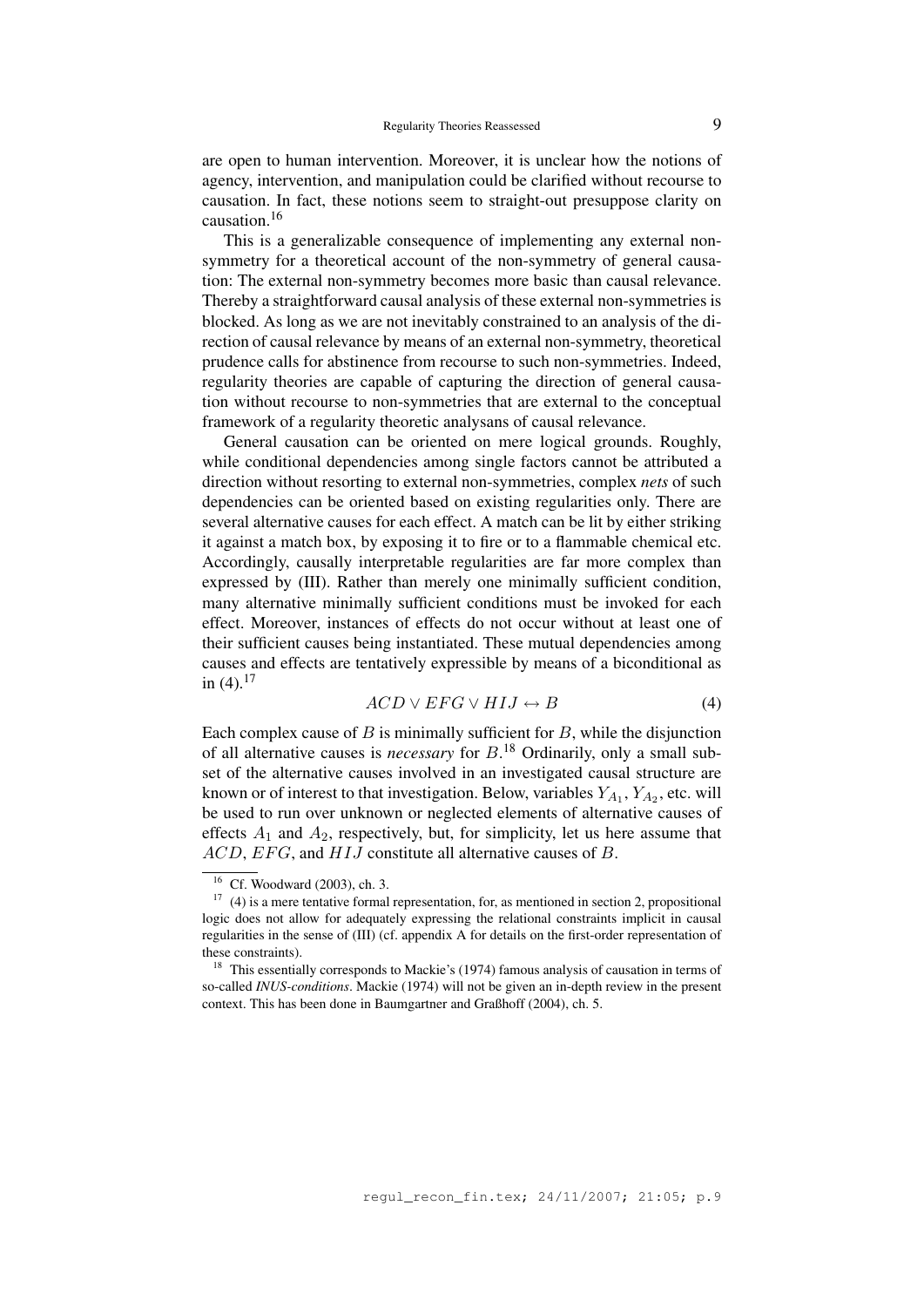(4) is non-symmetric with respect to the factors to the left and the right of " $\leftrightarrow$ ". The instantiation of a particular disjunct is minimally sufficient for  $B$ , but not vice versa.  $B$  does not determine a particular disjunct to be instantiated.<sup>19</sup> B only determines the whole disjunction of minimally sufficient conditions. Hence, given that an instantiation of ACD is observed, it can be inferred that there is an instance of  $B$  somewhere in the corresponding spatiotemporal neighborhood. On the other hand, if an instance of  $B$  is observed, no such inference to a proximate instantiation of  $ACD$  is possible. The observed instance of  $B$  might well have been caused by  $EFG$ . This nonsymmetry corresponds to the *non-symmetry of determination*. It induces a specification of (III) along the following lines:

(IV)  $\tilde{A}$  is causally relevant to  $\tilde{B}$  iff the following conditions hold:

- (i) A is a part of a minimally sufficient condition  $AX_1$  of B,
- (ii)  $AX_1$  is a disjunct contained in a disjunction  $AX_1 \vee X_2 \vee \ldots \vee X_n$ ,  $n \geq 2$ , of other minimally sufficient conditions of B, such that  $AX_1 \vee X_2 \vee \ldots \vee X_n$  is necessary for B,
- (iii) the instances of  $AX_1 \vee X_2 \vee \ldots \vee X_n$  and B differ and are spatiotemporally proximate,
- (iv) there is an instance of  $AX_1, X_2, \ldots$ , and of  $X_n$ .

Clearly though, by contraposition (4) is equivalent to

$$
\overline{B} \leftrightarrow \neg (ACD) \land \neg (EFG) \land \neg (HIJ) \tag{5}
$$

However, in view of the fact that effects have several alternative causes, (IV) restricts the causal interpretability of complex regularity statements to one specific syntactical form. Within a set of logically equivalent regularity statements, only expressions with a syntax that exhibits alternative minimally sufficient conditions as *disjuncts* of a necessary condition are causally interpretable. Applied to (4) and (5), this syntactical constraint prohibits a causal interpretation of (5), for it does not render an underlying causal structure transparent in the sense just delineated.<sup>20</sup>

(4) and (5) are moreover equivalent to a biconditional that results from (5) by factoring out and bringing the right-hand side back into disjunctive normal form:

$$
\overline{AEH} \lor \overline{AEI} \lor \dots \lor \overline{DGJ} \leftrightarrow \overline{B} \tag{6}
$$

<sup>&</sup>lt;sup>19</sup> Cf. Graßhoff and May (2001), pp. 97-99. Similar analyses of the direction of causation have been proposed in Russell (1913), p. 199, Sanford (1976) or Hausman (1998).

<sup>&</sup>lt;sup>20</sup> The fact that logically equivalent expressions differ with respect to the straightforwardness of their causal interpretation is analogous to the fact that divergent normal forms differ with respect to how transparent they render truth conditions of logical formulae. For instance, it is much more intricate to read off truth conditions from prenex normal forms than, say, from normal forms with minimal quantifier scopes (cf. Hintikka (1973)).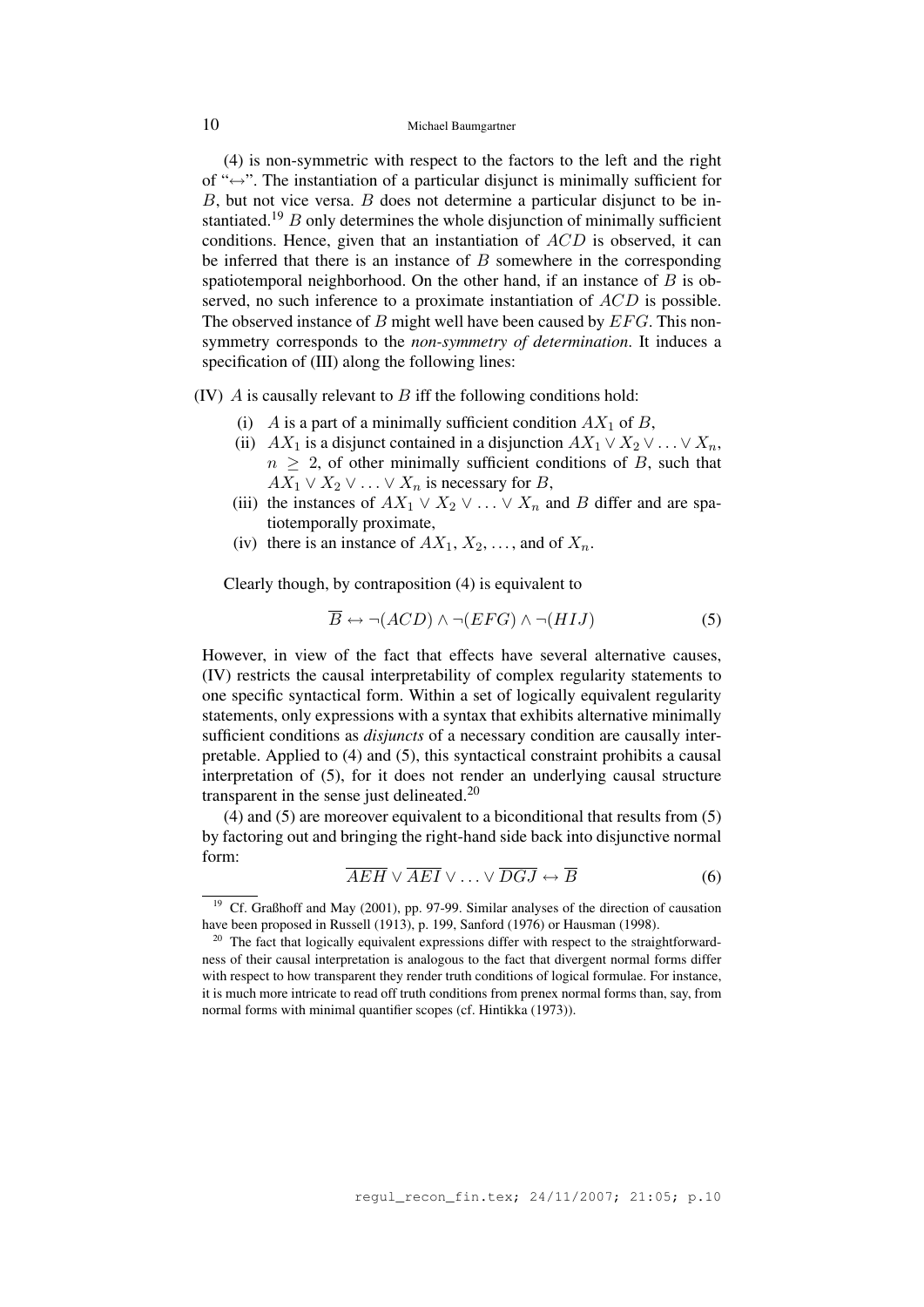In contrast to  $(5)$ ,  $(6)$  is unproblematically causally interpretable. While  $(4)$ identifies three minimally sufficient conditions as complex causes of  $B$ , (6) establishes the causally interpretable minimally sufficient conditions of  $\overline{B}$ . Each of those conditions amounts to a conjunction consisting of the negation of exactly one conjunct of each disjunct of (4). Furthermore, (6) does not reverse the direction of the dependencies expressed in (4). Both identify B and  $\overline{B}$ , respectively, as effects and the other factors as causes. Thus, there is one regularity statement complying to the syntactical constraints imposed by (IV) for a positive effect and one for the latter's negative complement. Both of these regularities exhibit the same non-symmetry. Accordingly, neither of them poses a problem for (IV).

It might be objected that, while effects have multiple alternative causes, causes likewise could have multiple alternative effects. That means the following biconditional could be argued to describe a causal structure as well:

$$
ACD \vee EFG \vee HIJ \leftrightarrow B_1 \vee B_2 \tag{7}
$$

Apparently, if a causal interpretation of (7) is in fact warranted, cause and effect factors cannot be discriminated by means of the non-symmetry of determination resorted to in (IV). (7) is perfectly symmetric as regards determination of one side of the biconditional by the other: No factors on either side determine any other factors. For example, according to (7) ACD can be instantiated in combination with  $B_1\overline{B_2}$  or with  $\overline{B_1}B_2$ . The analogue holds for, say,  $B_1$  which is claimed to occur with either  $ACD$  or  $EFG$  or  $HIJ$ by (7). If (7) is causally interpreted, the principle of determinism is violated, for it is then no longer guaranteed that causes are always accompanied by the same effects. (7) can only be seen to represent a causal structure if it is implicitly presupposed that causes are sometimes accompanied by a first effect and sometimes by a second. Indeed, a causal structure as stipulated by a causal interpretation of (7) could not be oriented in the vein of (IV). As to (IV) it is completely indeterminate which side of the biconditional in (7) is seen to contain causes and effects, respectively. As indicated in the introductory section, however, regularity theories presuppose causation to be a deterministic relation. Against the background of this presupposition, a causal interpretation of (7) is not warranted in the first place. Only biconditionals not featuring disjunctions on both sides can be seen to represent deterministic causal structures.

A successful discrimination between causes and effects in the vein of (IV) presupposes the validity of the principle of determinism. The vast majority of theories of causation indeed take causation to be deterministic. For, even though the existence of irreducibly indeterministic processes is hardly challengeable according to standard interpretations of quantum mechanics, there are many open questions – as for instance raised by phenomena of the EPR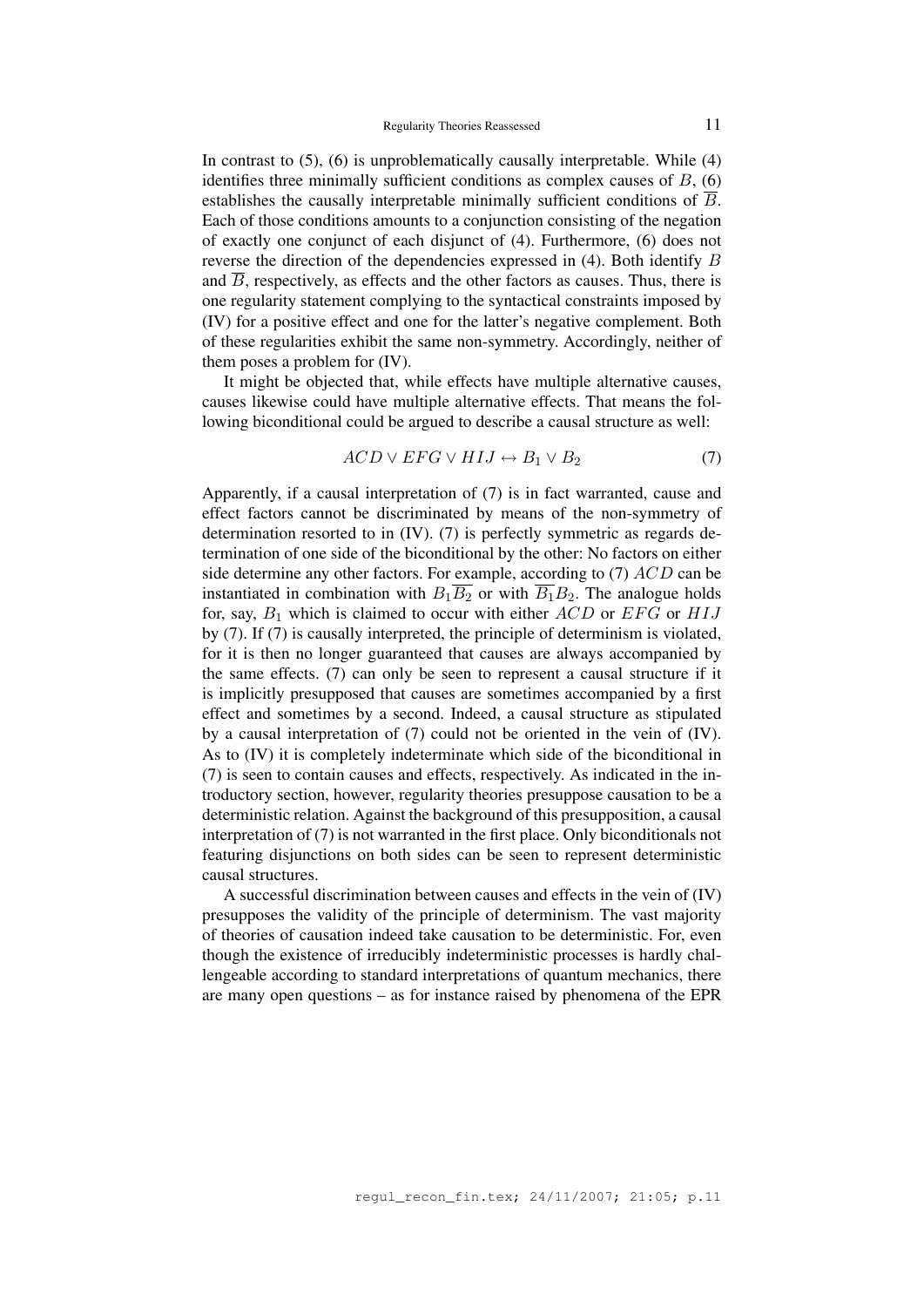$type<sup>21</sup>$  – with respect to the causal interpretability of these processes. For lack of space, the metaphysical question as to the validity of the principle of determinism cannot be properly addressed here. All that matters for our purposes is that symmetric biconditionals as (7) cannot be seen to represent deterministic causal structures and that, accordingly, the direction of a *deterministic* causal relation can be successfully accounted for by drawing on the nonsymmetry of determination between cause and effect factors. If it should turn out that there are irreducibly indeterministic causal processes after all, the non-symmetry of such processes would have to be analyzed along different lines.

Accounting for the non-symmetry of general causation in the vein of (IV) has an important implication as regards the *minimal complexity* of causal structures. A factor or conjunction of factors  $X_1$  that is both minimally sufficient and necessary for another factor or conjunction of factors  $X_2$  cannot be identified as cause of  $X_2$ , for, in that case,  $X_2$  is minimally sufficient and necessary for  $X_1$  as well. All empirical evidence such a dependency structure generates is constituted by perfectly correlated instantiations of  $X_1$  and  $X_2$  – both are either co-instantiated or absent. Such empirical data is not causally interpretable. In order to distinguish causes from effects and to orient the cause-effect relation, at least *two* alternative causes are needed for each effect. It must be emphasized, however, that, while generic causal structures can be uncovered only based on data that meets these minimal diversity constraints, no such requirements must be satisfied in order to detect causal dependencies on token level. Normally, effect events are not overdetermined. Hence, in their particular situations of occurrence cause events are both sufficient and necessary for their effect events. Token causes and effects cannot be discriminated by means of the non-symmetry of determination. Instead, they can be kept apart by drawing on the generic causal structures they instantiate. Once the non-symmetry of general causation is accounted for, a token event  $a$  can be identified as a cause of an event  $b$  if  $a$  and  $b$  instantiate two factors  $A$  and  $B$ , respectively, such that A is a type level cause of  $B^{22}$ .

Contrary to the widespread opinion in the literature, regularity theories are not only capable of adequately capturing the non-symmetry of general causation, but moreover offer the prospect of successfully doing so without resorting to non-symmetries external to the conceptual framework implemented in their analysans of causation. Against this background, such external non-symmetries as the direction of time or of human intervention remain amenable to a straightforward analysis in terms of the direction of causal relevance.

<sup>&</sup>lt;sup>21</sup> Cf. van Fraassen (1989).

 $22$  This only indicates the general idea behind a regularity theoretic analysis of singular causation. For details see section 8.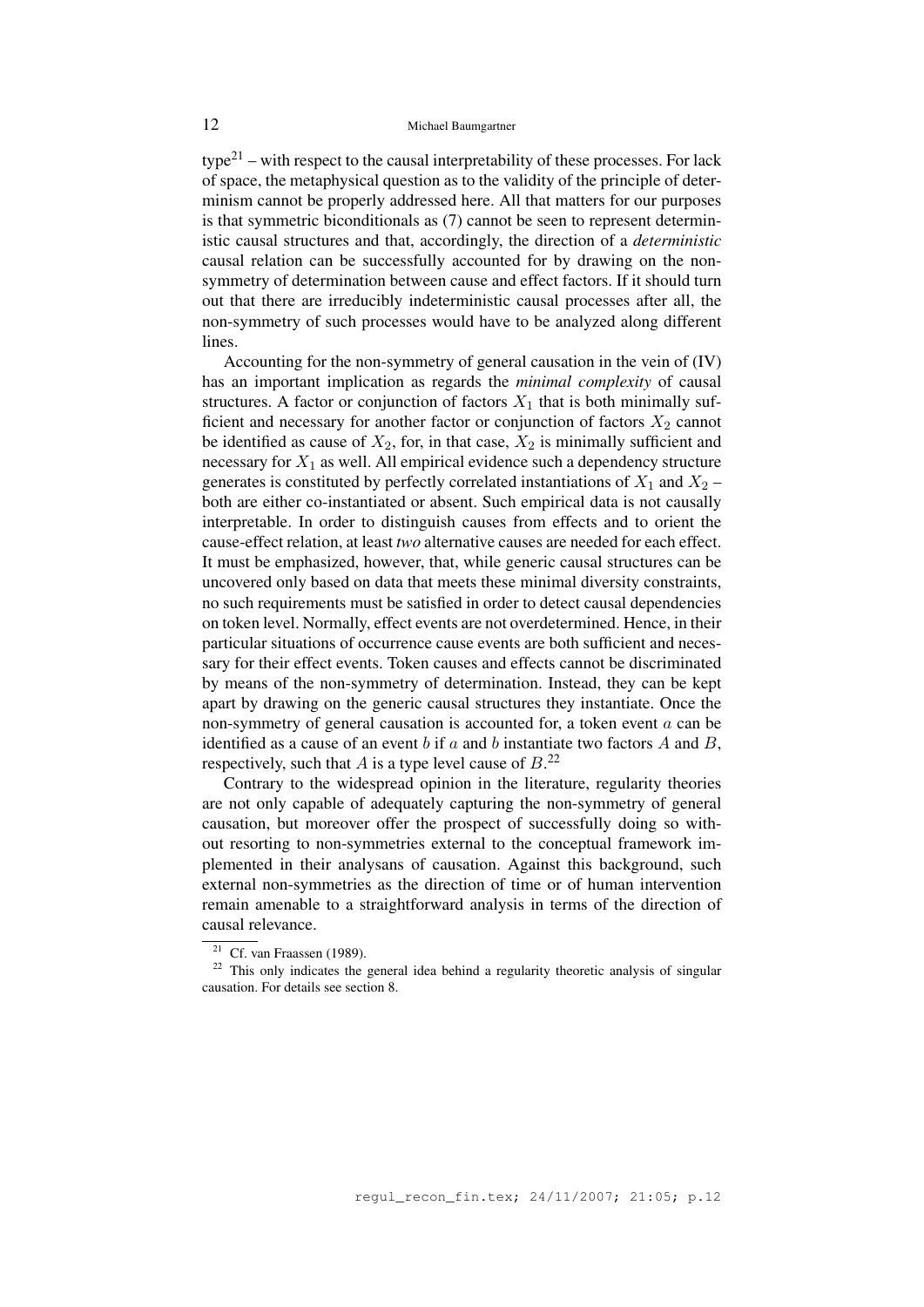## 6. Spurious Regularities

One of the most widespread criticisms against regularity theories stems from so-called *spurious regularities*. <sup>23</sup> Consider two parallel effects A and B of a common cause  $C$  and assume, for simplicity's sake, that  $C$  in fact is minimally sufficient for  $A$  and  $B$ . Let us suppose furthermore that there exists one minimally sufficient alternative cause for A and B each – D for A and E for B. All in all, the causal structure under consideration thus is assumed to be of a form as depicted in figure 1. In this constellation, A in combination with the absence of D, i.e.  $\overline{AD}$ , is minimally sufficient for B without  $\overline{AD}$ being a complex cause of B. Whenever  $A\overline{D}$  occurs, C is present as well, for no effect occurs without any of its causes. Hence, if  $D$  is absent,  $C$  must be present to account for A. Furthermore, since  $C$  is taken to be sufficient for  $B$ , it follows that  $A\overline{D}$  is sufficient for B as well. Of course,  $A\overline{D}$  is moreover part of a necessary condition of B:

$$
A\overline{D} \vee C \vee E \leftrightarrow B \tag{8}
$$

According to (IV), (8) is a regularity statement that is causally interpretable. This clearly is an unacceptable consequence, for, as mentioned above, relative to the construction of the structure in figure 1,  $A\overline{D}$  is not causally relevant to B.

Structures as the one under consideration are ubiquitous. The most famous concrete example of this type is the so-called *Manchester-Factory-Hooters* example based on which Mackie (1974) ultimately abandoned the attempt to provide a genuine regularity theoretic analysis of general causation.<sup>24</sup> Examples of this type unmistakably demonstrate that necessary conditions, just as sufficient conditions, may contain redundant elements. A being necessary for B implies that  $A \vee C$  is necessary for B. Or formally:

$$
B \to A \vdash B \to A \lor C
$$
\n
$$
\begin{array}{c}\n\textcircled{1} \\
\textcircled{1} \\
\hline\n\textcircled{1} \\
\hline\n\textcircled{1} \\
\hline\n\end{array}
$$
\n
$$
\begin{array}{c}\n\textcircled{2} \\
\hline\n\textcircled{3} \\
\hline\n\end{array}
$$
\n
$$
\begin{array}{c}\n\textcircled{1} \\
\hline\n\end{array}
$$
\n
$$
\begin{array}{c}\n\textcircled{3} \\
\hline\n\end{array}
$$
\n
$$
\begin{array}{c}\n\textcircled{4} \\
\hline\n\end{array}
$$
\n
$$
\begin{array}{c}\n\textcircled{4} \\
\hline\n\end{array}
$$
\n
$$
\begin{array}{c}\n\textcircled{4} \\
\hline\n\end{array}
$$
\n
$$
\begin{array}{c}\n\textcircled{4} \\
\hline\n\end{array}
$$
\n
$$
\begin{array}{c}\n\textcircled{4} \\
\hline\n\end{array}
$$
\n
$$
\begin{array}{c}\n\textcircled{4} \\
\hline\n\end{array}
$$
\n
$$
\begin{array}{c}\n\textcircled{4} \\
\hline\n\end{array}
$$
\n
$$
\begin{array}{c}\n\textcircled{4} \\
\hline\n\end{array}
$$
\n
$$
\begin{array}{c}\n\textcircled{4} \\
\hline\n\end{array}
$$
\n
$$
\begin{array}{c}\n\textcircled{4} \\
\hline\n\end{array}
$$
\n
$$
\begin{array}{c}\n\textcircled{5} \\
\hline\n\end{array}
$$
\n
$$
\begin{array}{c}\n\textcircled{4} \\
\hline\n\end{array}
$$
\n
$$
\begin{array}{c}\n\textcircled{4} \\
\hline\n\end{array}
$$
\n
$$
\begin{array}{c}\n\textcircled{4} \\
\hline\n\end{array}
$$
\n
$$
\begin{array}{c}\n\textcircled{5} \\
\hline\n\end{array}
$$
\n
$$
\begin{array}{c}\n\textcircled{6} \\
\hline\n\end{array}
$$
\n
$$
\begin{array}{c}\n\textcircled{6} \\
\hline\n\end{array}
$$
\n<math display="</math>

*Figure 1.* A common cause structure that gives rise to spurious regularities.

<sup>&</sup>lt;sup>23</sup> Cf. e.g. Cartwright (1989), pp. 25-29.

<sup>24</sup> Cf. Mackie (1974), pp. 83-87, Cartwright (1989), pp. 25-29. In Baumgartner and Graßhoff (2004), pp. 99-103, we discuss the Manchester-Hooters case in all detail along with a solution to the problem it poses.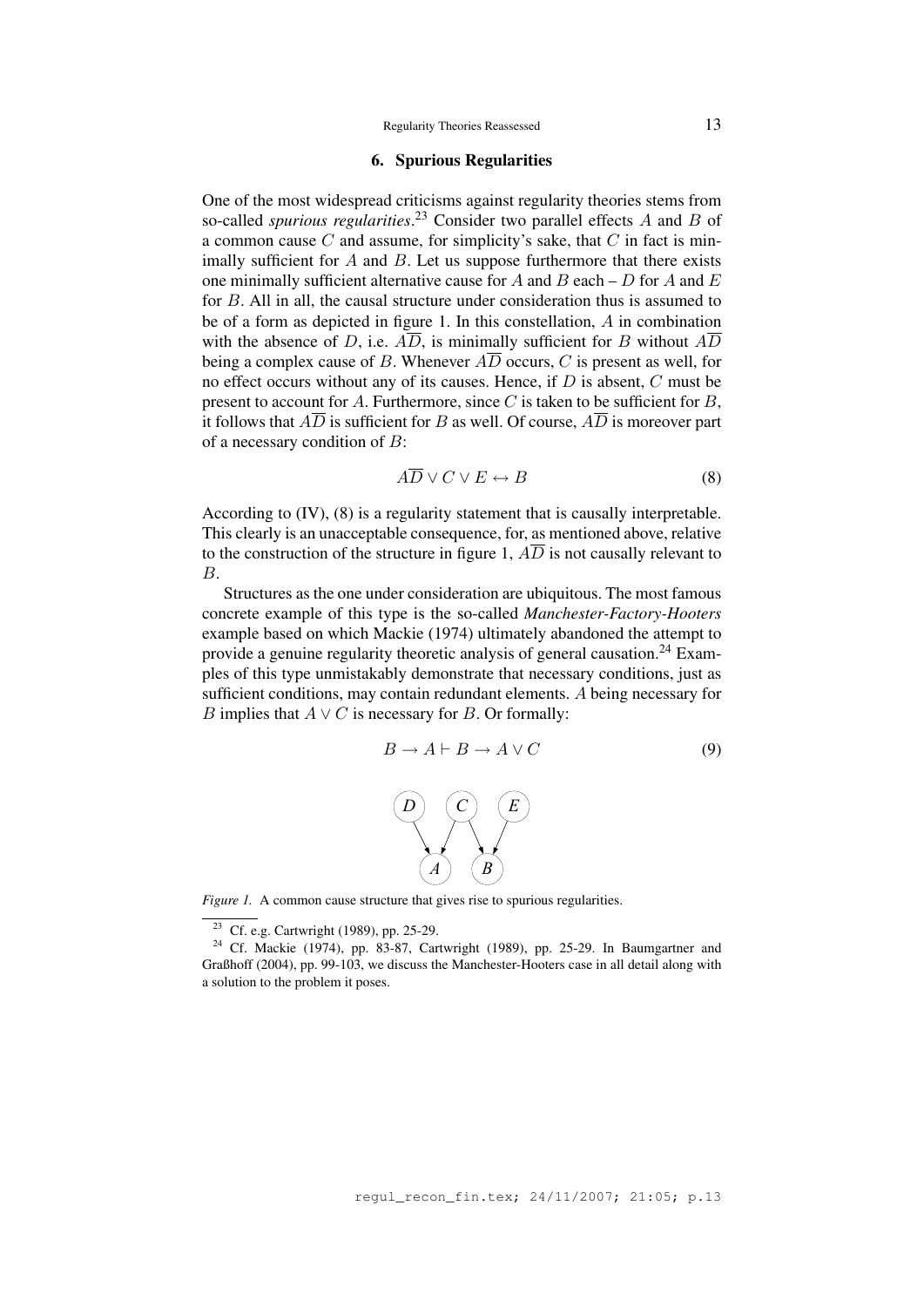Any true conditional stays true if any (true or false) disjunct is added to its consequent. In analogy to the case of sufficient conditions, the extendability of necessary conditions by arbitrary disjuncts forecloses a causal interpretability of necessary conditions. A causal interpretation of necessary conditions is only warranted if the conditions exclusively contain factors that are essential to the bringing about of the purported effect. Arbitrary factors as C in (9) or conditions as  $A\overline{D}$  in (8) must – even if they are minimally sufficient – not be incorporated in necessary conditions that are causally interpreted.

A solution to this problem that is parallel to the solution of the difficulties induced by monotony as been proposed in Graßhoff and May (2001): Necessary conditions must be minimalized. The latter are minimalized analogously to sufficient conditions: A necessary condition is *minimally* necessary iff it does not contain a necessary proper part. Minimalizing necessary conditions in this vein eliminates just the spurious minimally sufficient conditions as  $\overline{AD}$  from complex regularity statements as (8). In order to see this, consider again the structure depicted in figure 1: Whenever  $B$  is given,  $C$  or  $E$  is instantiated. Thus,  $C \vee E$  is necessary for B. The antecedent of (8) has no other necessary proper part.  $A\overline{D} \vee C$  is not necessary, for there are instances of B without  $\overline{AD}$  and C being instantiated – say, when  $AD$  is given along with  $\overline{C}$  and E. Neither is  $A\overline{D} \vee E$  necessary for B: There are instances of B without instances of  $A\overline{D}$  and E occurring – for example, when AD is given in combination with  $\overline{E}$  and  $C$ . Among the elements of the necessary condition of B mentioned in (8) the following non-symmetry holds, which allows for eliminating  $\overline{AD}$ :  $\overline{AD}$  is sufficient for  $C \vee E$ , while  $C \vee E$  is not sufficient for  $A\overline{D}$ . That means  $C \vee E$  is a minimally necessary disjunction of minimally sufficient conditions of B.

Reflecting this maximal minimalization, minimally necessary disjunctions of minimally sufficient conditions of a given factor are labeled *minimal theories* of that factor. A minimal theory of a factor  $B$  is a minimally necessary disjunction  $\phi$  of minimally sufficient conditions of B, such that (a)  $\phi$  contains at least two disjuncts, (b) conjuncts in each disjunct are coincidently instantiated,  $(c)$  B is instantiated in the spatiotemporal neighborhood of its minimally sufficient conditions, and (d) the instances of  $B$  differ from the instances of its minimally sufficient conditions. The operator "⇒" is introduced to abbreviate the formal expression corresponding to minimal theories. Accordingly, the minimal theory describing the behavior of  $B$  in the exemplary structure depicted in figure 1 has the following form:<sup>25</sup>

$$
C \vee E \Rightarrow B \tag{10}
$$

<sup>25</sup> Cf. Baumgartner and Graßhoff (2004), ch. 5. For details on the first-order form of minimal theories see the appendix A.4 below.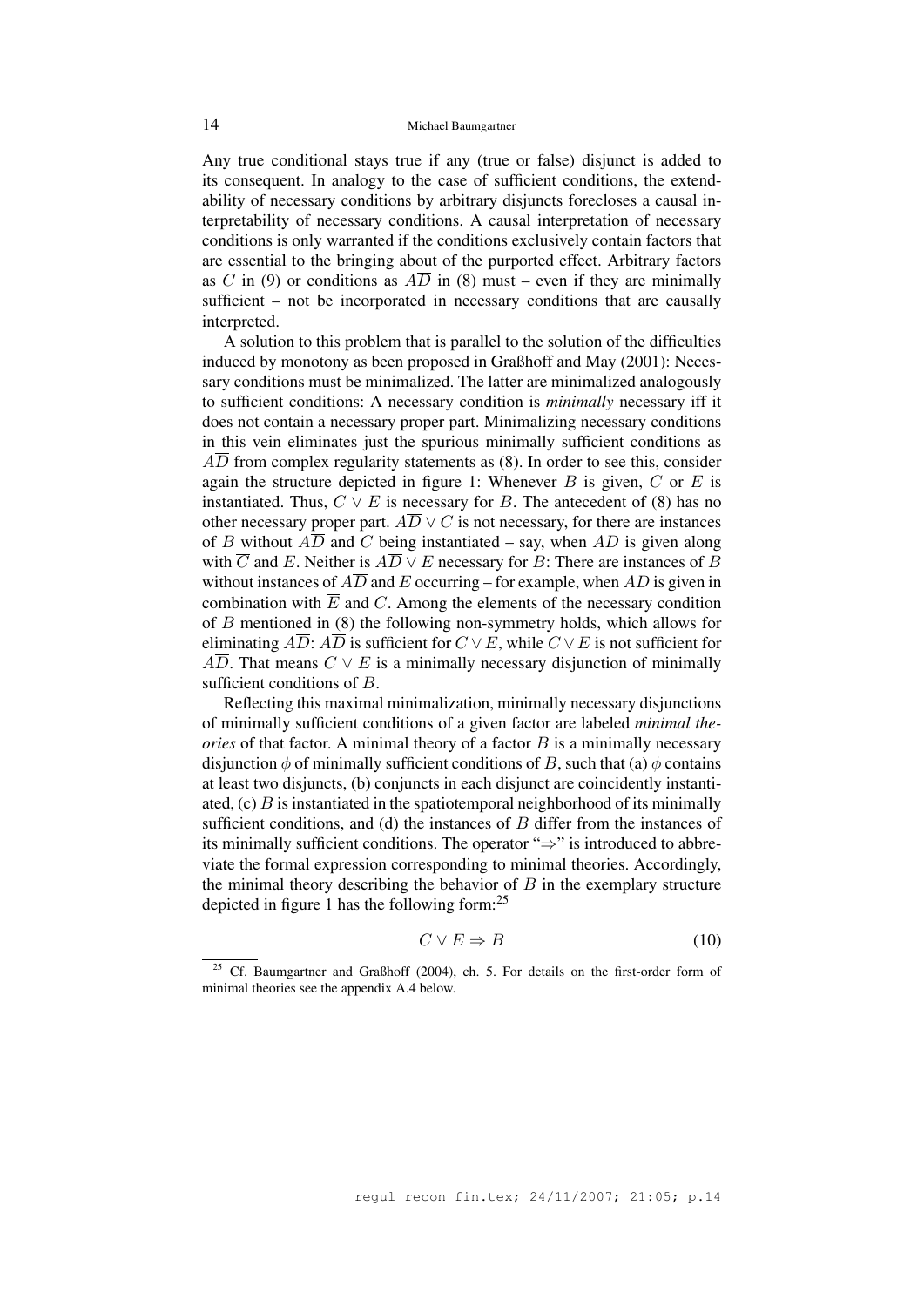$C \vee E$  is the antecedent of the minimal theory (10) and B its consequent. A factor Z is said to *be part of* a minimal theory Φ iff Z is a conjunct of at least one disjunct in the antecedent of Φ.

The notion of a minimal theory, however, is not itself sufficient to solve the problem posed by spurious regularities. For a proper minimalization of necessary conditions is always dependent on the availability of the proper minimally sufficient conditions involved in an investigated causal structure. This availability may not be guaranteed at the beginning of a causal investigation. Analyses of causal structures must be relativized to the set of examined factors, which shall be referred to as the *factor frame* of the analysis. Ordinarily, factor frames are gradually expanded in the course of investigating a structure. Suppose the scientific discipline investigating the causal structure depicted in figure 1 first discovers that  $\overline{AD}$  and E are minimally sufficient for  $B$ . At the same time, the scientists concerned with  $B$  are confronted with instances of B in situations where both  $A\overline{D}$  and E are absent. We who know the actual structure behind  $B$ , of course, can easily account for these cases: They are cases in which  $D, C, B, \overline{E}$ , and A are instantiated. At this stage of scientific knowledge, however, the corresponding discipline will conjecture the validity of the following minimal theory featuring the variable  $Y_B$  which runs over the unknown alternative causes of  $B$ :<sup>26</sup>

$$
A\overline{D} \vee E \vee Y_B \Rightarrow B \tag{11}
$$

After a while of further investigation it is discovered that the formerly unknown factor  $C$  constitutes an additional minimally sufficient condition of  $B$ , i.e. the factor frame of the causal analysis at hand is extended. Moreover, now the scientists can account for all instances of  $B$ . That means, whenever  $B$  is instantiated, there is an instance of  $A\overline{D}$ , C, or E. Thus, a necessary condition of B has been discovered. This finding immediately raises the question as to whether this necessary condition is minimal. A disjunctive integration of  $C$ into the antecedent of (11) yields:

$$
A\overline{D} \vee C \vee E \tag{12}
$$

As we have seen above, (12) is not a minimally necessary condition of B. Upon the discovery of C,  $A\overline{D}$  becomes redundant and accordingly drops out of a minimalized necessary condition. Hence, extensions of factor frames can directly affect the membership of a condition in a minimal theory. The fact that  $A\overline{D}$  is part of (11) does not guarantee that  $A\overline{D}$  remains a constituent of every minimal theory resulting from extending the factor frame of (11). Therefore, despite all their causally interpretable features, minimal theories are not directly causally interpretable. A minimal theory is causally

<sup>&</sup>lt;sup>26</sup> Cf. appendix A.4 for detailed introduction of  $Y_x$ -variables.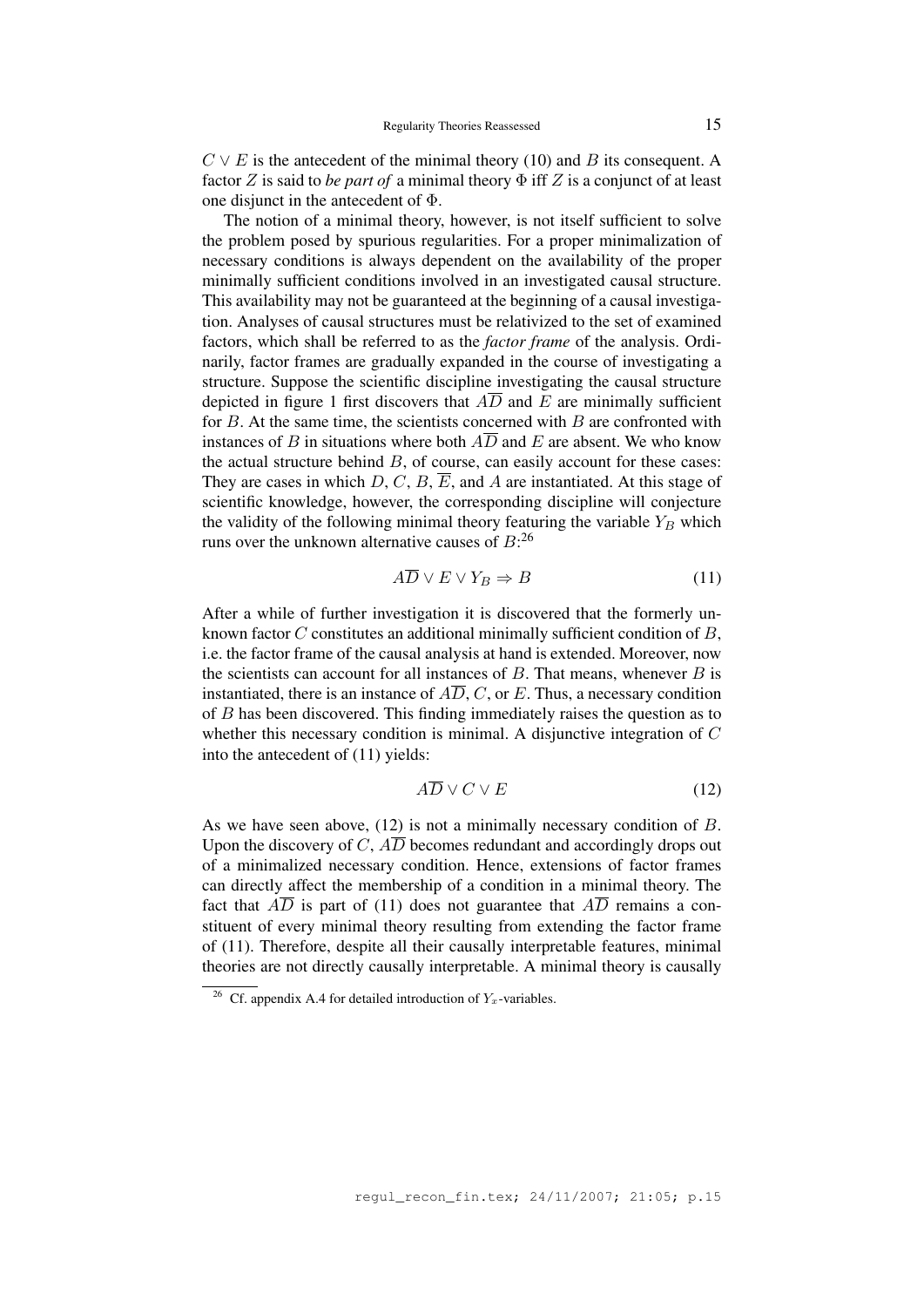interpretable only if its factors stay part of that minimal theory across *all* extensions of the corresponding factor frame.

The fact that the causal interpretability of a minimal theory cannot be determined before its factor frame is fully expanded raises the question as to the status of minimal theories prior to a complete expansion of their factor frames. May (1999), p. 74, has pointed to an important feature of redundant minimally sufficient conditions as  $A\overline{D}$  that allows for their identification prior to an exhaustive expansion of respective factor frames. Such redundant conditions contain causally dependent factors that *cannot be absent at the same time*, i.e. factors that are *subcontrary*. A and  $\overline{D}$  are causally dependent in the structure of figure 1. Against the background of that structure, these two factors cannot both be absent. If A is not instantiated, i.e. if there is an event of type  $\overline{A}$ , there cannot be an event of type D, thus  $\overline{D}$  cannot be absent, and if  $\overline{D}$  is not instantiated, i.e. if D is present, A cannot be absent. Such causal dependencies among factors of minimally sufficient conditions are 'minimalized away' as respective factor frames are extended.

Apart from a relativization of causal reasoning to a given factor frame the minimalization of necessary conditions induced by the problem of spurious regularities calls for a distinction between *direct* and *indirect* causal relevance. For all indirect causes of an effect as  $B$  in figure 1 are redundant in a minimally necessary condition of  $B$ . Nonetheless, indirect causes are causally relevant to their indirect effects. Suppose, we introduce two alternative direct causes of  $C$  into the structure of figure 1:  $F$  and  $G$  shall each be minimally sufficient for  $C$ . As direct causes of  $C$ ,  $F$  and  $G$  are indirect causes of  $B$ . However,  $(10)$  does not allow for an integration of further factors. Both F and G imply  $C \vee E$  while the converse does not hold, thus, both F and G are redundant in a necessary condition of B featuring  $C \vee E$ .

Yet, even though causal relevancies cannot be directly read off minimal theories, the latter constitute the core of the conceptual inventory needed for a successful regularity theoretic handling of spurious regularities. While membership in minimal theories that resists factor frame extensions accounts for direct causal relevance, the transitive closure thereof accounts for indirect relevance:

- (V) (a)  $A$  is *directly* causally relevant to  $B$  iff the following conditions hold:
	- (i) A is a part of a minimal theory  $\Phi$  of B,
	- (ii) A stays part of  $\Phi$  across all extensions of  $\Phi$ 's factor frame.
	- (b) A is *indirectly* causally relevant to B iff there is a sequence of factors  $Z_1, Z_2, \ldots, Z_n, n \geq 3$ , such that  $A = Z_1, B = Z_n$ , and for each  $i, 1 \leq i < n$ :  $Z_i$  is directly causally relevant to  $Z_{i+1}$  in terms of (Va).

As May (1999), pp. 67-68, has shown, introducing a minimality constraint on necessary conditions has a very important existential implication that al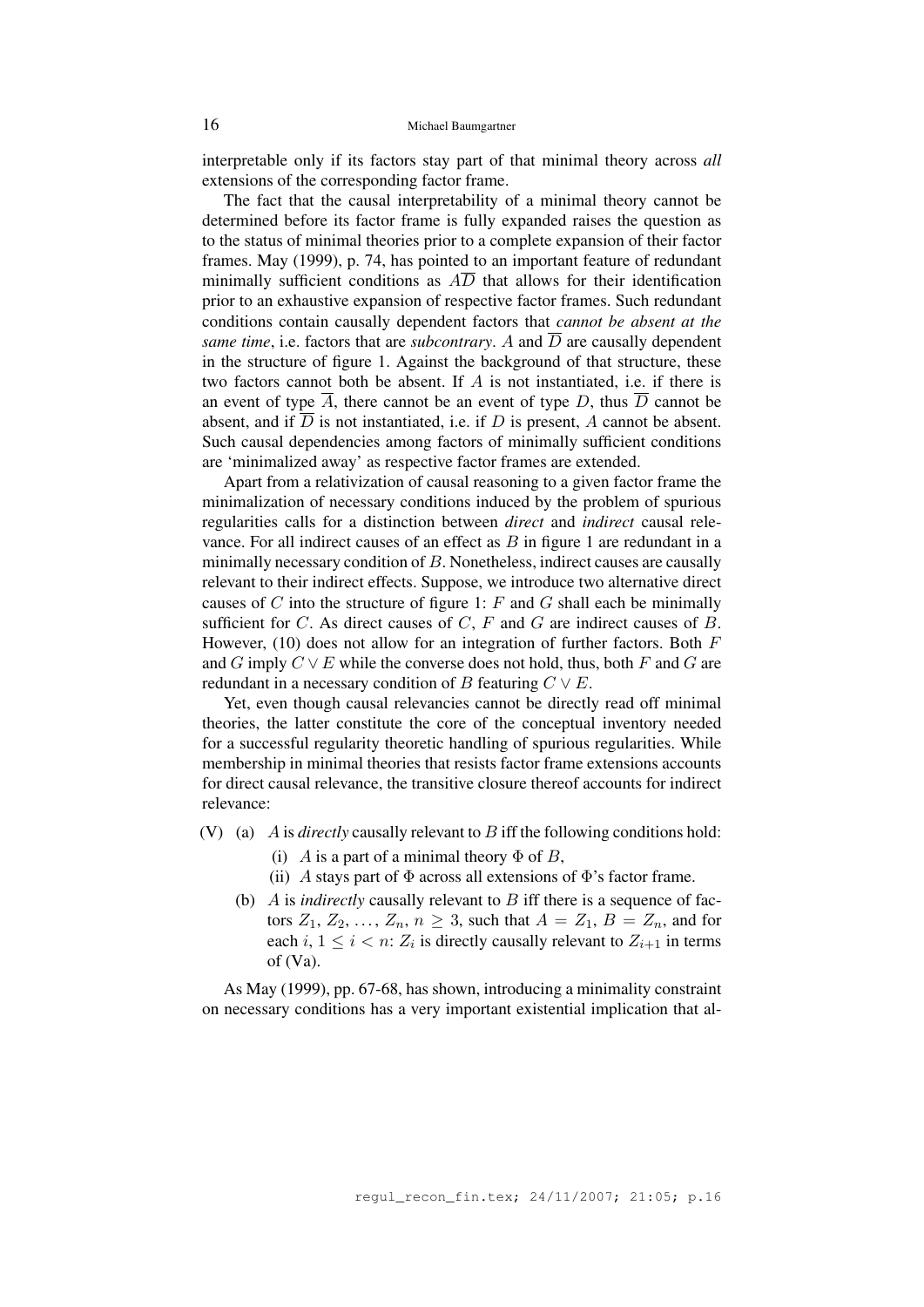lows for dropping condition (iv) of (IV):  $C \vee E$  being minimally necessary for  $B$  implies there being an instance of  $B$  without a corresponding instance of C – refer to this scenario as  $S_1$  – and an instance of B without a corresponding instance of  $E$  – scenario  $S_2$ . That is, none of the two disjuncts is itself necessary for B. Nonetheless the disjunction as a whole is necessary for B. Therefore, both in  $S_1$  and in  $S_2$  there must be an instance of  $C \vee E$ . Since in  $S_1$ , by assumption, there is no event of type C, there must be an event of type  $E$  – and vice versa for  $S_2$ . This finding is generalizable: Every disjunct of a minimally necessary condition is instantiated at least once along with the corresponding effect, when *all* the other disjuncts are absent.

### 7. Single-Case and Other Accidental Regularities

The problem induced by spurious regularities is not the only objection raised against regularity theories of type (IV) in the literature. A problem for (IV) that is closely related to the problem of empty regularities has e.g. been raised by Armstrong  $(1983).^{27}$  A conditional turns out true if both its antecedent and consequent are true. Thus, if antecedent and consequent of a conditional each report the occurrence of a singular event that actually has occurred, the conditional as a whole is true. Therefore, Armstrong argues, a regularity as required by a regularity theory exists among any two factors with a single instance each, irrespective of whether they are causally related or not. No doubt, a conditional as "Whenever Nero sets fire on Rome, the Titanic sinks" is true and, no doubt, we are not prepared to hold Nero causally responsible for the sinking of the Titanic. Hence, Armstrong's argument continues, not only empty, but also these so-called *single-case* regularities pose a serious problem for a regularity theory.

At first, it must be pointed out that the plain truth of a conditional as "Whenever Nero sets fire on Rome, the Titanic sinks" does not suffice to identify Nero's setting fire on Rome as a cause of the sinking of the Titanic according to any of the regularity theoretic accounts (I) to (V) considered thus far. For these accounts not only require causes and effects to satisfy a material conditional, but moreover to be proximately instantiated. More is said about spatiotemporal proximity in appendix A.1. However, relative to any pre-theoretic understanding of that notion it seems plain that Nero's setting fire on Rome and the sinking of the Titanic cannot be seen as proximate events. This shortcoming of Armstrong's argument is easily remedied. Assume that Harold Bride, the junior wireless operator on the Titanic, for the first (and only) time in his life lit a Havana cigar moments before the ship hit the iceberg. The conditional "Whenever Harold Bride lights a Havana,

<sup>27</sup> Cf. Armstrong (1983), pp. 15-17, similarly Mellor (1995), p. 15, or Hausman (1998), p. 42.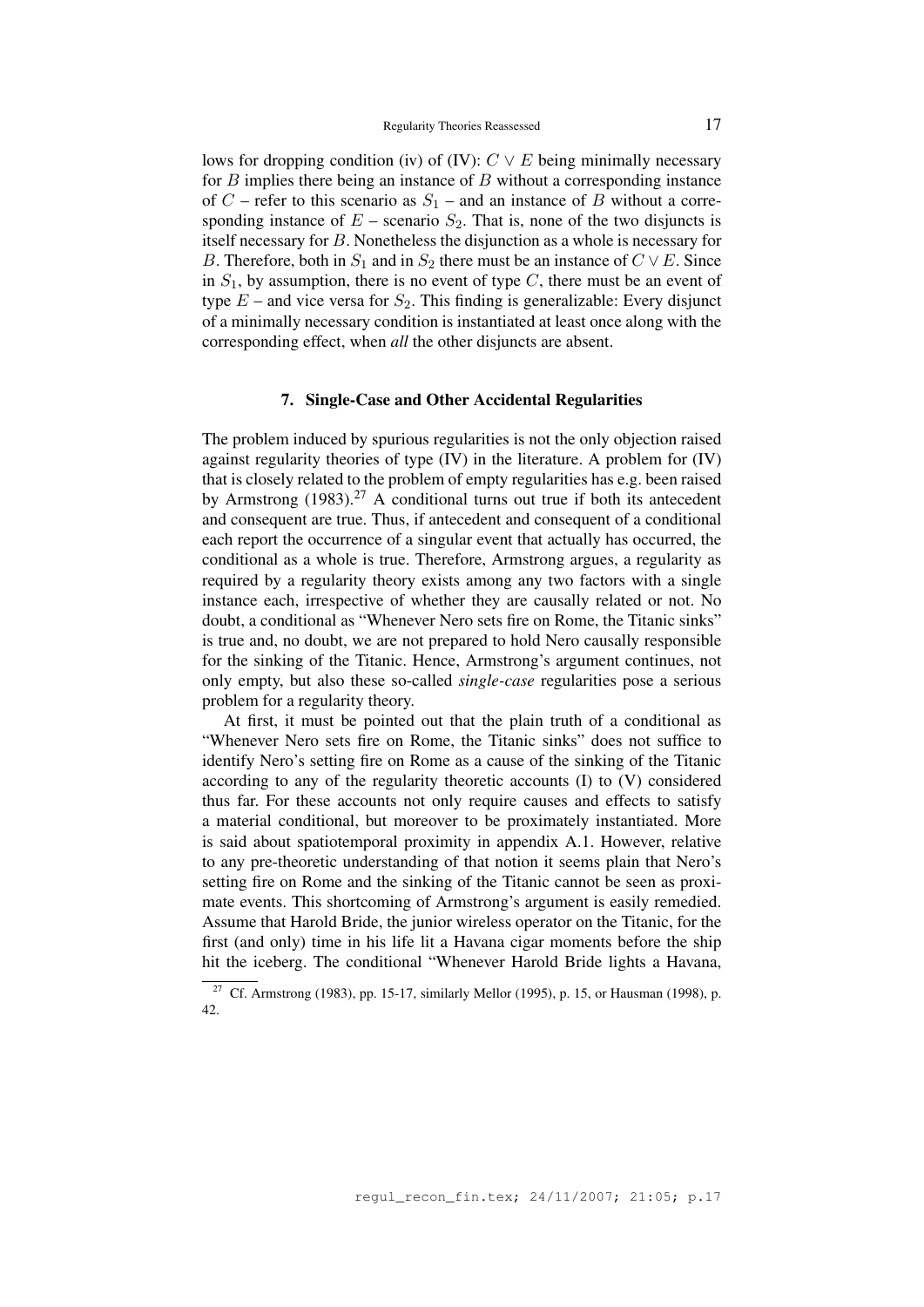the Titanic sinks" is true and, moreover, the instances of its antecedent and consequent are spatiotemporally proximate. Of course, Bride's lighting of a Havana is not only sufficient, but moreover minimally sufficient for the Titanic to sink. The antecedent of the above regularity statement does not comprise a sufficient proper part. Furthermore, Bride's lighting of a Havana is not the only minimally sufficient condition of the sinking of the Titanic. The latter's real cause constituted by the collision with the iceberg amounts to another such condition. Hence, there is a necessary condition of the sinking of the Titanic that contains Bride's lighting of a Havana as a minimally sufficient disjunct. This suffices to refine Armstrong's argument such that it does justice to the complexity of causal structures as required by (IV): Any two factors with exactly one instance each, such that these instances are spatiotemporally proximate, satisfy a regularity as required by (IV), yet by no means all thus related factors are related in terms of causal relevance as well. Consequently, (IV) does not amount to a sufficient condition for causal relevance.

That (IV) is unsuited as analysans of causal relevance has already been demonstrated by the problem of spurious regularities. In order for Armstrong to succeed in establishing that single-case regularities prove the fundamental defectiveness of regularity accounts, his argument must be directed against (V). It must be shown that Bride's lighting of a Havana is not only contained in a necessary condition of the sinking of the Titanic, but moreover is a non-redundant part of a causally interpretable minimally necessary condition thereof, i.e. that it is part of a minimal theory of the Titanic's sinking. Furthermore, it must be shown that Bride's lighting of a Havana stays part of that minimal theory across all factor frame extensions.

Before this further refinement will be attempted a possible objection against Armstrong's argument has to be considered. Antecedent and consequent of "Whenever Harold Bride lights a Havana cigar, the Titanic sinks" involve proper names or, if formal explications by means of definite descriptions are preferred, predicates that apply to single events only – more generally: *local predicates*, i.e. predicates that involve spacetime coordinates or singular terms. The admissibility of local predicates in contexts of general causation, as is well known, is commonly denied in the literature. The regularity under consideration here shall therefore be rephrased in non-local terms. Let us grant that "Whenever Harold Bride lights a Havana cigar, the Titanic sinks" represents the exact same single-case regularity as "Whenever a person with genome s lights a Havana cigar, an ocean liner with molecular structure t sinks", or formally  $S \to T$ .

The Titanic's collision with the iceberg, of course, is expressible by means of non-local predicates as well. Symbolizing this (non-locally defined) collision by  $C$  we get the following true biconditional that is causally interpretable according to (IV):

$$
S \lor C \leftrightarrow T \tag{13}
$$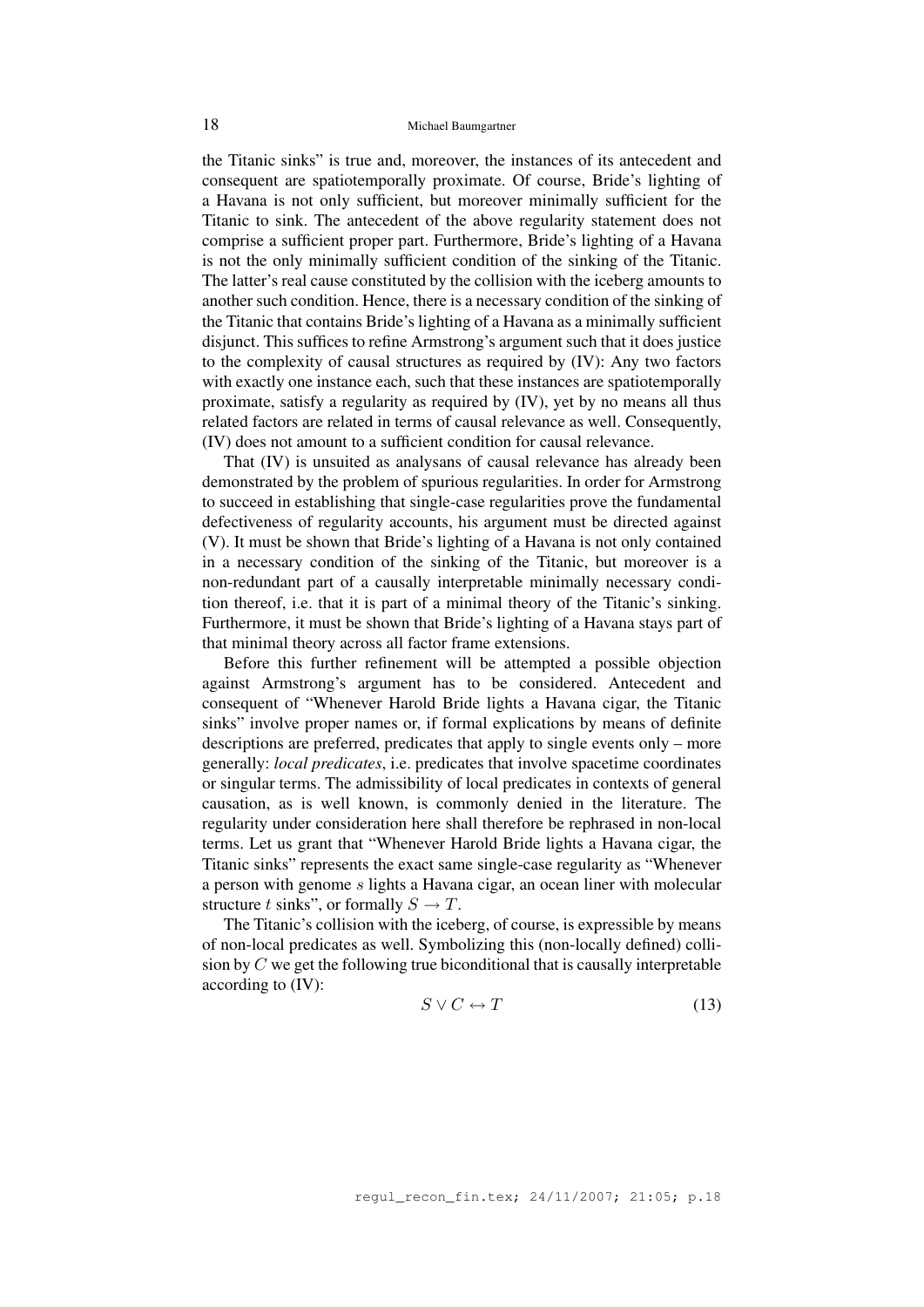If S ∨ C is not merely necessary, but moreover both *minimally* necessary for  $T$  and resistant against factor frame extensions, (13) not only refutes (IV), but also (V).  $S \vee C$ , however, does not amount to a minimally necessary condition of T. There is only one single instance of each factor involved in (13). Whenever  $T$  occurs, both  $S$  and  $C$  are present nearby. Thus, the antecedent of (13) can be further minimalized:

$$
S \leftrightarrow T \tag{14}
$$

$$
C \leftrightarrow T \tag{15}
$$

Neither (14) nor (15), however, correspond to minimal theories, for these expressions merely report a perfect correlation of  $T$  and  $S$  and  $C$ . Any of these factors is given if and only if the other two factors are given as well. Such perfect correlations, as we have seen above, are not causally interpretable, for none of the involved factors is identifiable as cause and effect, respectively. Since (V) requires causally interpretable regularities to specify minimally necessary conditions of a certain minimal complexity, neither (14) nor (15) is amenable to a causal interpretation according to (V). That, however, does not mean that (V) does not allow for identifying the collision with the iceberg as a cause of the sinking of the Titanic. The impossibility to causally interpret either (14) or (15) merely indicates that the events involved in the sinking of the Titanic are typecast in an overly fine-grained manner. Causal structures can only be unfolded when a sufficient amount of comparable test situations are available. Thus, the Titanic's sinking must be placed in a broader context, it must be typecast in a more coarse-grained fashion, e.g. as a sinking of an ocean liner. Such a typing will immediately yield far more instances for each causal factor, which, in turn, will suspend biconditional dependencies as in (14) or (15). If not only the Titanic's sinking, but ocean liner sinkings are taken into consideration, many cigar lightings will be found that are in no way followed by a sinking ocean liner, whereas collisions with icebergs either retain their sufficiency for ocean liner sinkings or a subsequent expansion of the corresponding factor frame will reveal them to be parts of minimally sufficient conditions of such sinkings. Even within an extended factor frame, cigar lightings, on the other hand, will not turn out to be non-redundant parts of sufficient conditions of ocean liner sinkings.

As mentioned before, a regularity theoretic analysis of causal relevance along the lines of (V) imposes important minimal complexity constraints on causal structures. Causal structures are not one-to-one dependencies. Every effect has several alternative complex causes. In order to establish such dependencies, a certain amount of diversity in the empirical data is called for. Without such diversity no causal diagnosis is possible. The successful discovery of causal structures within any available theory of causation essentially hinges on the quality of the available data. The regularity theoretic notion of causal relevance expressed in (V) mirrors these minimal complexity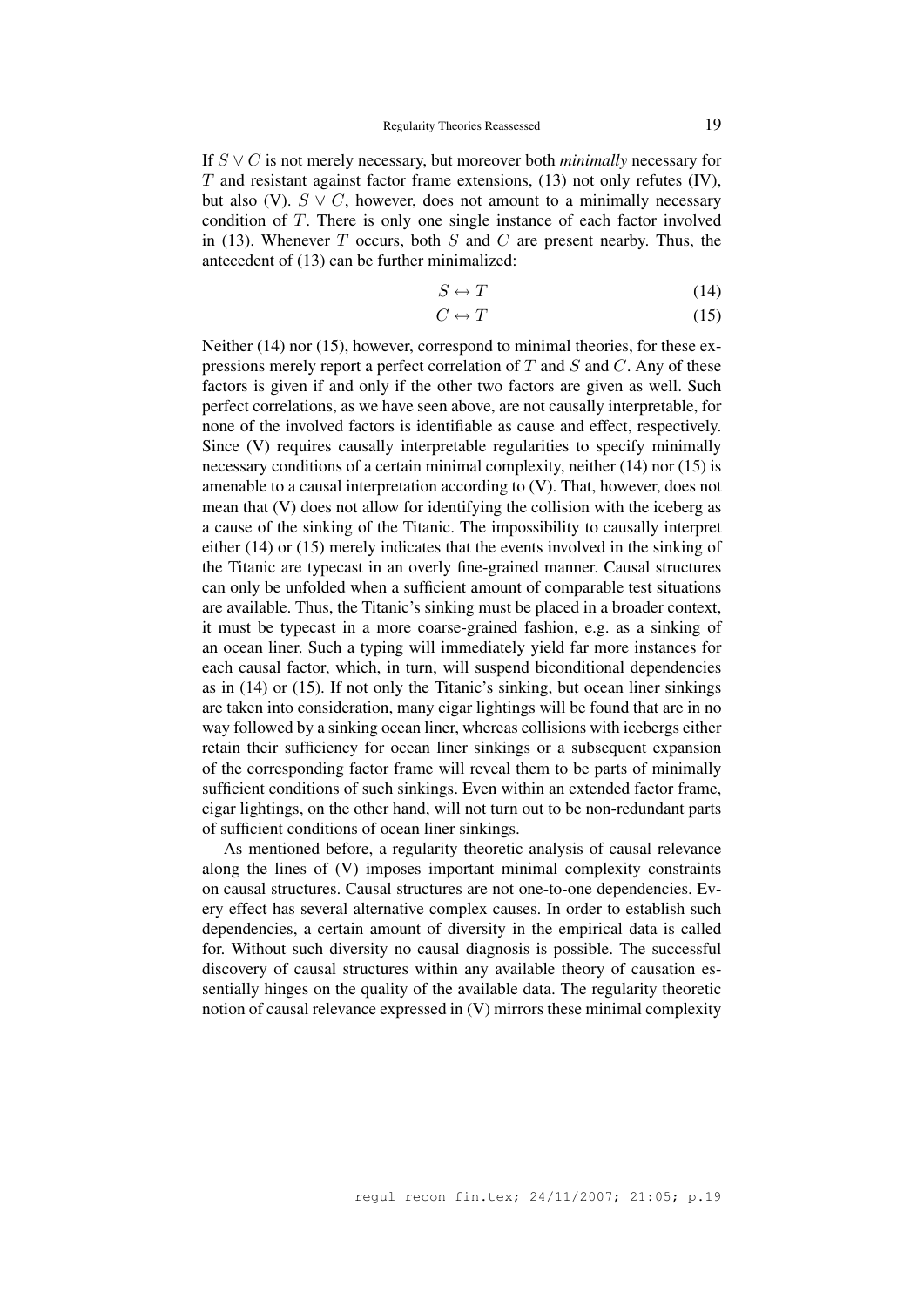requirements and, accordingly, is not affected by the problem of single-case regularities.

The smaller the set of instances of a factor, the higher the chances that accidental regularities as in the Titanic case exist. However, single-case regularities only constitute a special type of accidental regularities. Regularities that are not causally interpretable also appear in many-case scenarios. In order to consider whether accidental regularities of the many-case type pose a problem for (V), let us somewhat modify the shipwreck example. Suppose Shamus and Fennella both are proud owners of a sailboat. Moreover, independently of each other they both are hit by a storm, factor  $H$ , while sailing out in the lake, to the effect that both of their boats sink. To the sinking of a sailboat we shall refer by  $W$ . During the storm they both stumble, are thrown against the railings of their boats and lose their left maxillary central incisors. Shamus' mishap shall be labeled I and Fennella's J. As humans can lose specific incisors only once, the following regularities hold for our two exemplary shipwrecks: Whenever Shamus or Fennella lose their left maxillary central incisors, there is a sinking of a sailboat, or formally

$$
I \vee J \to W \tag{16}
$$

The converse, i.e.  $W \rightarrow I \vee J$ , does not hold. There are many sinkings of sailboats without instances of either I or J. Thus, this example does not feature biconditional dependencies as in the Titanic case. Moreover, as there are two alternative minimally sufficient conditions of  $W$ , the minimal complexity constraints imposed on causal structures by (V) are met. Does (16), hence, express accidental regularities that erroneously have to be causally interpreted according to (V)?

 $(16)$  is not a minimal theory of W, for, as mentioned above, it does not cover all instances of W. Most sailboats sink when there is a storm without loss of teeth. Moreover, there are countless further alternative causes of shipwrecks, for instance fires or collisions with icebergs. If these further causes are all represented by the variable  $Y_W$ , we get the following biconditional dependency:

$$
I \vee J \vee H \vee Y_W \leftrightarrow W \tag{17}
$$

If (17) is a minimal theory involving factors that are resistant to factor frame extensions, (17) must be causally interpreted according to (V), which, as a consequence, would be seriously defective. (17), however, is not a minimal theory of W.  $I \vee J \vee H \vee Y_W$  is not minimally necessary for W; it contains a necessary proper part, *viz.*  $H \vee Y_W$ . Whenever either Shamus or Fennella lose their incisors there is a storm, thus  $I \vee J \rightarrow H$ . Due to this dependency I and  $J$  are redundant in necessary conditions containing  $H$ . That means the real causes of an effect render conditions, that are merely accidentally minimally sufficient, redundant in minimal theories. The minimalization of necessary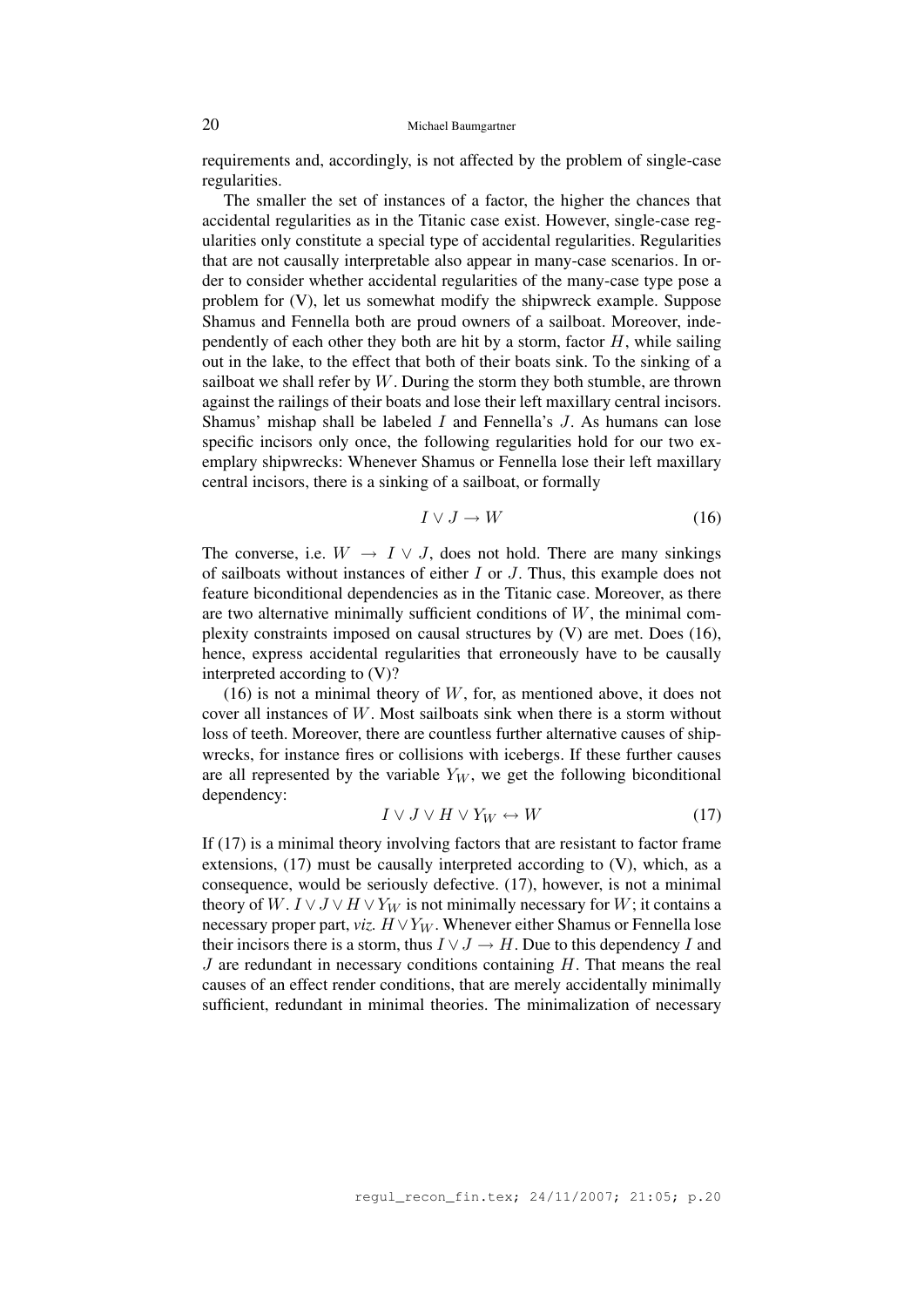conditions as demanded by (V) not only precludes spurious regularities from a causal interpretation but also accidental regularities. A regularity theory in the vein of (V) is not forced to causally interpret accidental regularities of the many-case type.

## 8. Singular Causation

The problem posed by single-case regularities demonstrates that a regularity theory cannot be successful if its primary analysans is taken to be singular causation, i.e. causation among token events. Directly accounting for singular causation by means of sufficient and necessary conditions inevitably generates a host of accidental regularities whose causal interpretation can hardly be avoided without resorting to some form of nomic sufficiency or necessity and, thus, without leaving the uncontroversial path of first-order languages. In contrast, the previous sections have shown that the complexity of generic causal structures imposes important additional constraints on causal dependencies on type level which allow for distinguishing between accidental and causal regularities. Nonetheless, some regularity theories, as e.g. developed in Mackie (1965), aim to analyze singular causation by means of first-order sufficient and necessary conditions. In consequence, a lot of the criticism raised against regularity theories over the past four decades targets this kind of singularist account. In addition to their inability to avoid a causal interpretation of accidental regularities it has, for instance, been claimed that singularist regularity theories cannot properly deal with so-called *preempted* potential causes.<sup>28</sup> As the regularity theory presented in this paper, however, focuses on general causation from the outset, the singularist thread in the literature has been neglected here.

Rather than discussing the problems encountered by an analysis of singular causation in terms of sufficient and necessary conditions, the argument of this paper shall be concluded by indicating how singular causation can be accounted for by drawing on a regularity theoretic account of general causation as given in (V). The basic idea behind the identification of token level causes and effects based on (V) is utterly straightforward and has already been anticipated in section 5. Instead of stipulating that an event  $\alpha$  is a cause of an event b if a is in some sense sufficient or necessary for b,  $(V)$  paves the way for identifying a as a cause of b if a and b instantiate two factors A and B, respectively, such that A is causally relevant to B. More specifically, in light of (V) the following transition from general to singular causation is at hand:

 $\overline{^{28}$  Cf. e.g. Collins et al. (2004).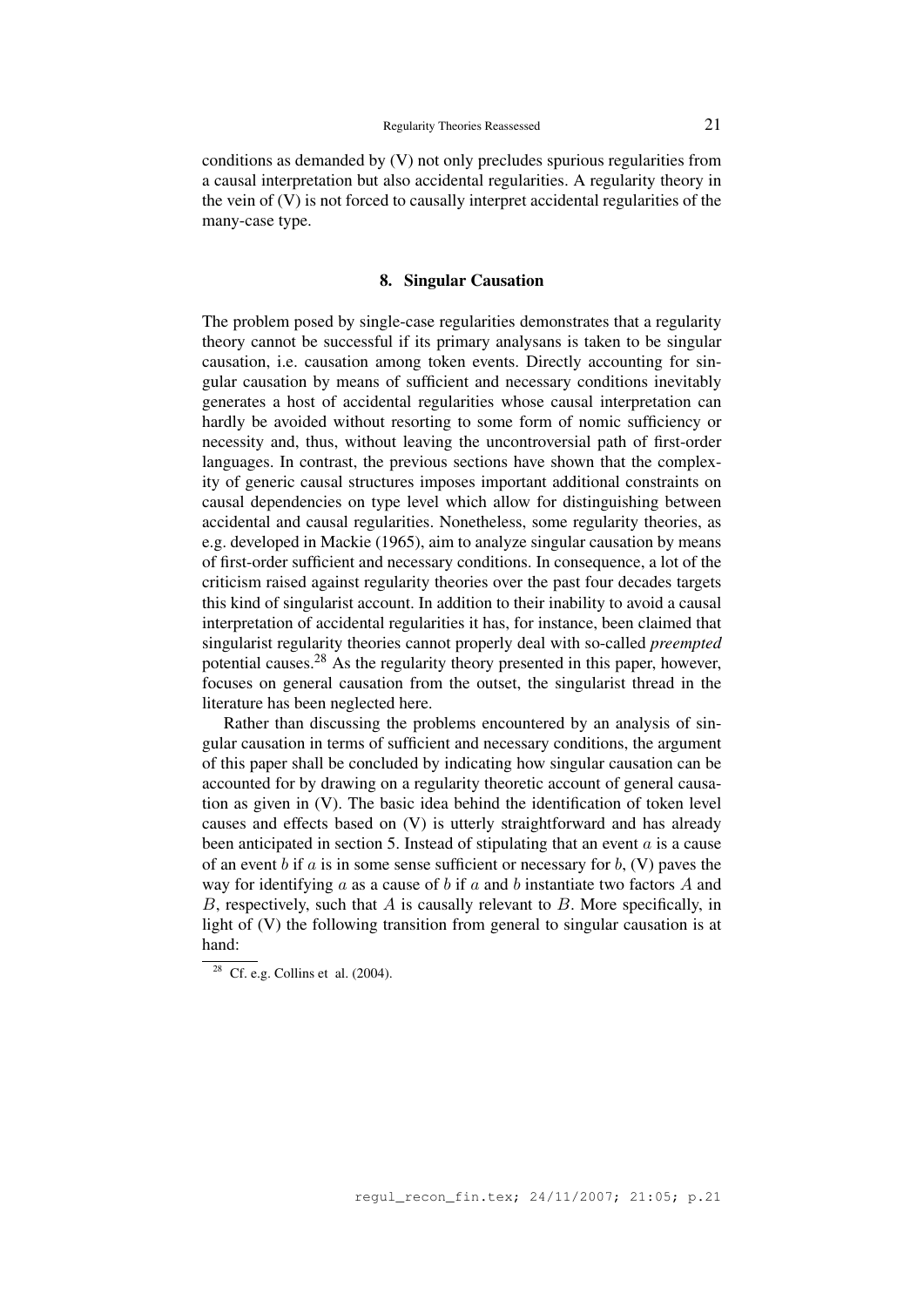**Singular causation (SC):** An event  $\alpha$  is a cause of an event  $\beta$  iff  $\alpha$  instantiates a factor  $A$  and  $b$  instantiates a factor  $B$ , such that

- (a) A is a non-redundant part of a minimally sufficient condition  $AX$ of  $B$  and every factor contained in  $AX$  is causally relevant to  $B$ according to (V),
- (b)  $a \neq b$ , and a and b occur within the same spatiotemporal frame,
- (c) every factor in  $X$  is instantiated coincidently with  $a$ .

As (V), this account of singular causation presupposes the admittedly vague notions of a spatiotemporal frame and of coincidence. More is said about these notions in the appendix. In order to see the main features and qualities of (SC), however, an intuitive assessment of when events are spatiotemporally proximate as opposed to distant will suffice. First, note that (SC) yields an irreflexive notion of singular causation. Cause and effect events are required to differ. While event types may be causally relevant to themselves, there is no self-causation on token level. Second, (SC) does not exclude token level feedbacks. If there is a causally interpretable minimal theory featuring A as a cause of B and another such theory featuring B as a cause of A,  $a$ may be determined to cause  $b$  which, in turn, may be determined to cause a by (SC). The existence of token level feedbacks is controversial in the literature. Candidates for such feedbacks are e.g. static equilibria. One of the most discussed examples of this kind is a stable house of cards. The two cards at the top lean against each other. Each prevents the other from falling over.<sup>29</sup> The debate as to the causal nature of static equilibria shall not be entered into here. Whatever the outcome will be, it seems plain that the question as to whether the card example constitutes a case of token level feedback or not is not to be decided on a priori conceptual grounds. The existence of simultaneous reciprocal singular causation is to be determined synthetically. (SC), accordingly, does not rule out token level feedbacks. That means (SC) yields a non-symmetric, but not an asymmetric notion of singular causation.

Apart from being non-committal with respect to the existence of causal feedbacks on token level, (SC) has further notable merits. According to (SC), an event  $\alpha$  is only identified to cause an event  $\beta$  if  $\alpha$  occurs along with all other events instantiating a minimally sufficient condition  $AX$  of  $B$ . As a direct consequence of this constraint, preempted potential causes of b are not identified as genuine causes of  $b$  by (SC). Consider, for instance, the famous desert traveler one of whose enemies drills a whole into his drinking bottle and another poisons the water in the bottle.<sup>30</sup> The traveler then dies of thirst. The poisoning of the water is preempted by the perforation of the bottle. (SC) indeed only identifies the latter event as a cause of the traveler's death, for

<sup>&</sup>lt;sup>29</sup> Cf. e.g. Fair (1979), p. 230, Frankel (1986), and Hausman (1998), pp. 44-47.

<sup>30</sup> Cf. Mackie (1974), pp. 44-46.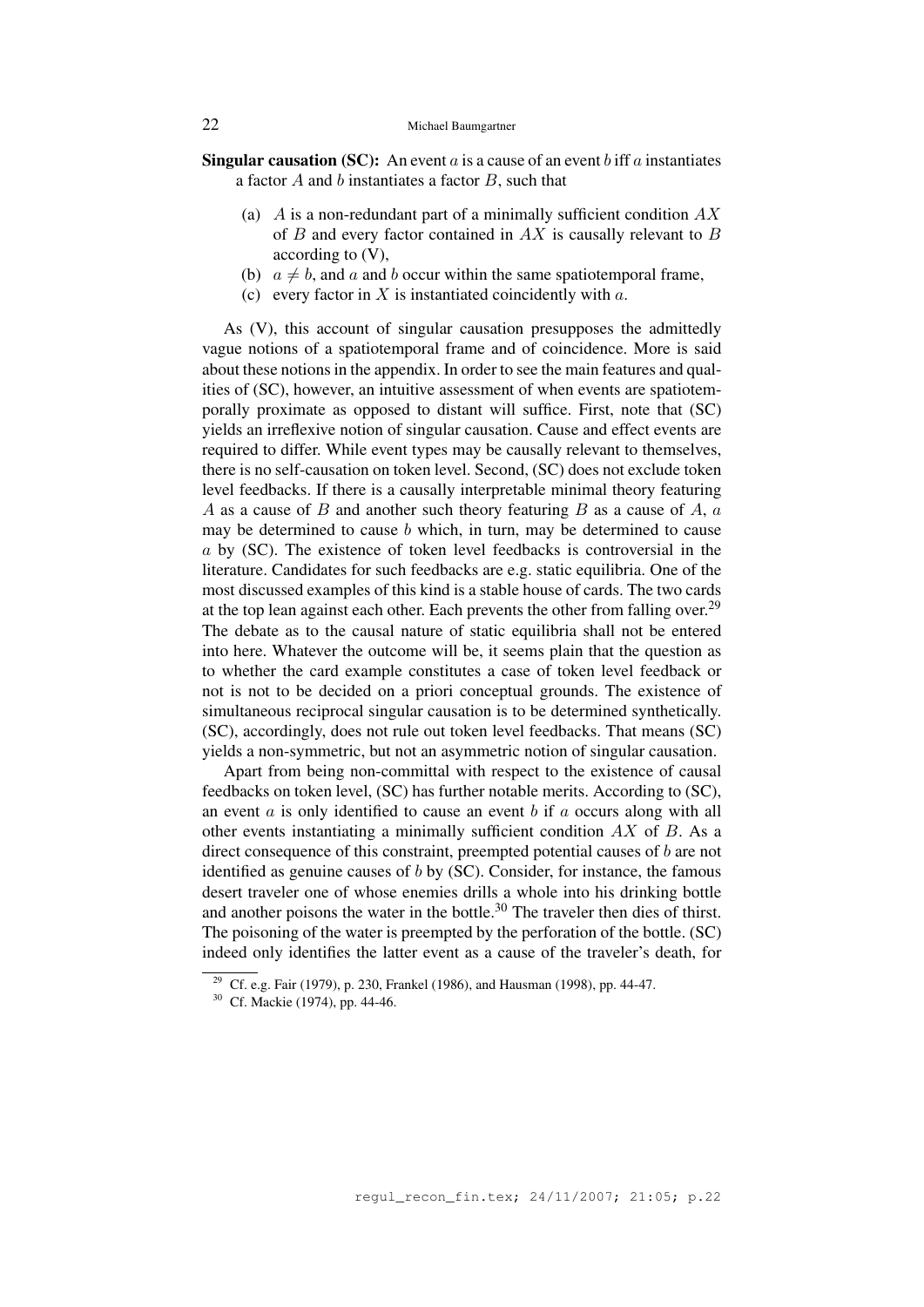crucial factors – as e.g. the drinking of the poisonous water – in combination with which poisoning water only becomes lethal are not instantiated in the desert traveler case.

Finally, reconsider the shipwreck of the Titanic. Even though Harold Bride's lighting of a Havana cigar, in the circumstance, is both sufficient and necessary for the sinking of the Titanic, (SC) does not determine Bride's action to cause the end of the Titanic. There is no causally interpretable minimal theory  $\Phi$  such that Bride's cigar lighting instantiates the antecedent of  $\Phi$  and the sinking of the Titanic instantiates  $\Phi$ 's consequent. The accidental regularity between Shamus' loss of a tooth and his shipwreck is handled analogously. Shamus' tooth loss does not instantiate a factor which remains part of a minimal theory of shipwrecks across all factor frame extensions. Contrary to a singularist regularity theory, thus, (SC) does not erroneously causally interpret accidental regularities among event tokens.

## 9. Conclusion

Empty, single-case, and other accidental regularities, common cause structures and the non-symmetry of general causation can all be adequately captured in regularity theoretic terms. Regularity theories can do justice to the whole complexity of generic causal structures. And all this is accomplished with simple recourse to extensional standard logic. Appropriate minimalization strategies are at hand such that redundancies implicit in material conditionals – e.g. due to monotony – can be efficaciously precluded from a causal interpretation. Characteristics of complex causal nets can be resorted to in order to distinguish causal from spurious and accidental regularities. Finally, we have seen that a regularity theoretic analysis of general causation can pave the way towards a straightforward account of singular causation. All in all, this paper should have shown that regularity theories can be conceived in a way that constitutes a promising and very intuitive alternative to popular theoretical frameworks as implemented by counterfactual or probabilistic analyses.

#### Appendix

## A. APPENDIX: First-Order Formalization

This appendix introduces the first-order formalizations of the core notions involved in a regularity theory of type (V). As indicated in section 2, the reason for a first-order representation of causal regularities lies in the relational constraints that distinguish causally interesting regularities from causally meaningless regularities as "Whenever there is a table, there is a table". Causes and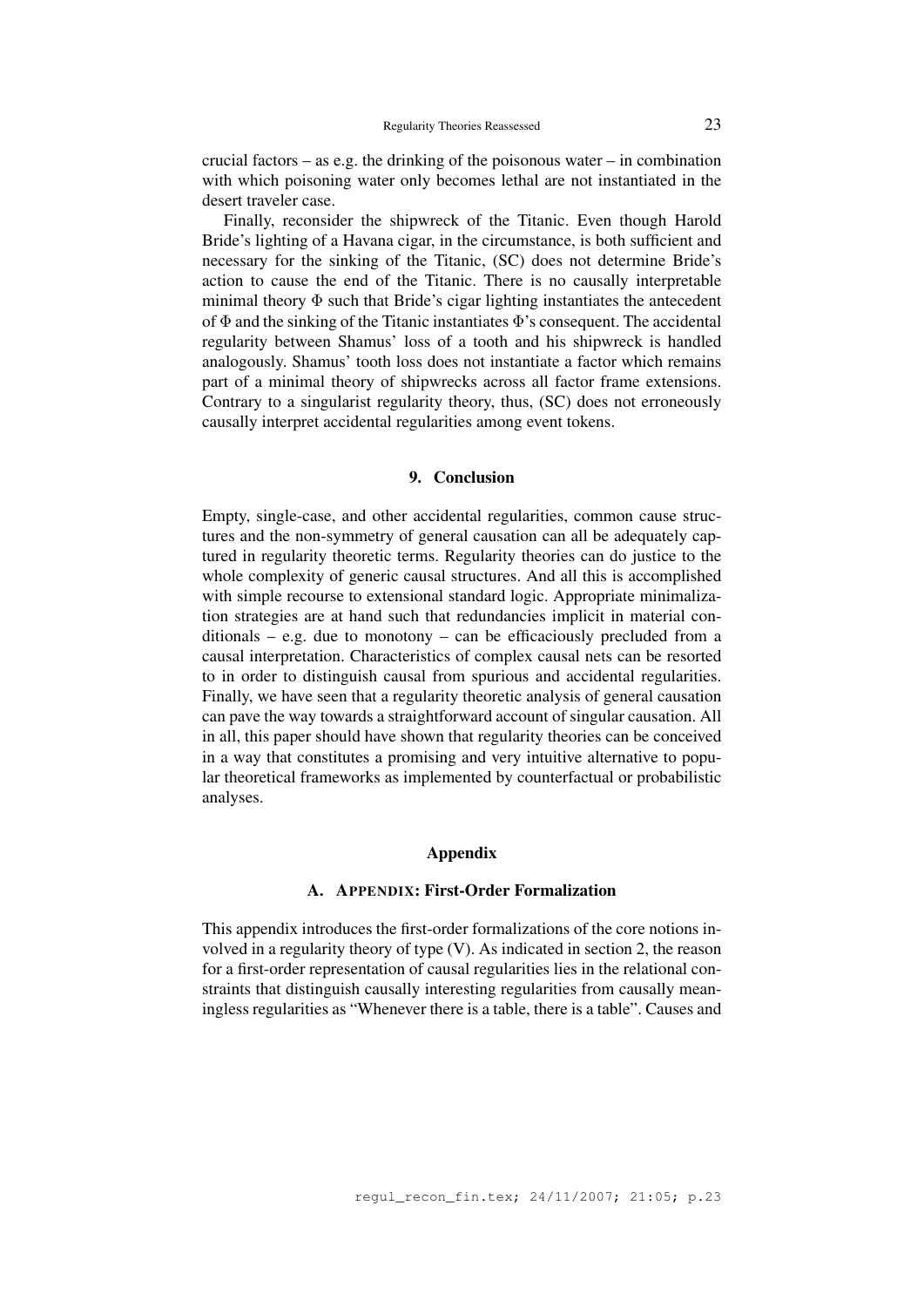effects are instantiated by *spatiotemporally proximate* events, causal regularities are instantiated by *different* events, and factors constituting a complex cause are instantiated *coincidently*. These three relational constraints characterizing causal regularities must be accounted for by first-order means. I take them in turn.

## A.1. SPATIOTEMPORAL PROXIMITY OF CAUSES AND EFFECTS

In accordance with Broad (1930), φ shall be defined to be a *sufficient* condition of  $\psi$  iff (18) holds and a *necessary* condition of  $\psi$  iff (19) holds:

$$
\forall \mu(\phi\mu \to \psi\mu) \tag{18}
$$

$$
\forall \mu(\psi\mu \to \phi\mu) \tag{19}
$$

 $\mu$  is to be read as a metavariable running over variables and  $\phi\mu$  and  $\psi\mu$  stand for any well-formed formulae with at least one free occurrence of  $\mu$ .

Instances of causes and instances of their effects do not occur anywhere and anytime, but close by, i.e. within a certain *spatiotemporal frame* or within the same situation. The interpretation of the relation ". . . occurs in the same spatiotemporal frame as ..." cannot be fixed to a certain spatiotemporal interval independently of a causal process under investigation. However, in order to make sure that no causal element is covertly introduced into the notion of spatiotemporal proximity the latter shall be determined to be a *symmetric* relation, which – as mentioned above – causal relevance clearly is not. Certain instances of causes and effects can be said to be properly related only if they are in direct spatiotemporal contact, while in other cases instances of causes may well occur far away from the instances of their effects. The theory of Special Relativity only provides an upper bound for this interval: Instances of causes must occur within the past light cones of the instances of their effects. Notwithstanding this lacking specificity, given a concrete causal process it is normally uncontroversial which events can be said to be properly related in order to be amenable to a causal interpretation.<sup>31</sup> Moreover, whenever spa-

 $31$  If the striking of a match in Switzerland is followed by a match catching fire in England, it is clear that, even if the interval between these two events is thus that they are not excluded to be causally related by Special Relativity, the striking in Switzerland does not cause the light in England. On the other hand, given a concrete run of an experiment, say a number of substances are brought together in a test tube, it is commonly presumed that no events occurring in the course of this run are excluded from a causal dependency due to inadequate spatiotemporal relatedness. Accordingly, whenever the spatiotemporal relation between singular causes and effects is explicitly discussed in theoretical accounts of causation, it is commonly left as unspecified as possible (cf. e.g. Xu (1997), p. 159-160.)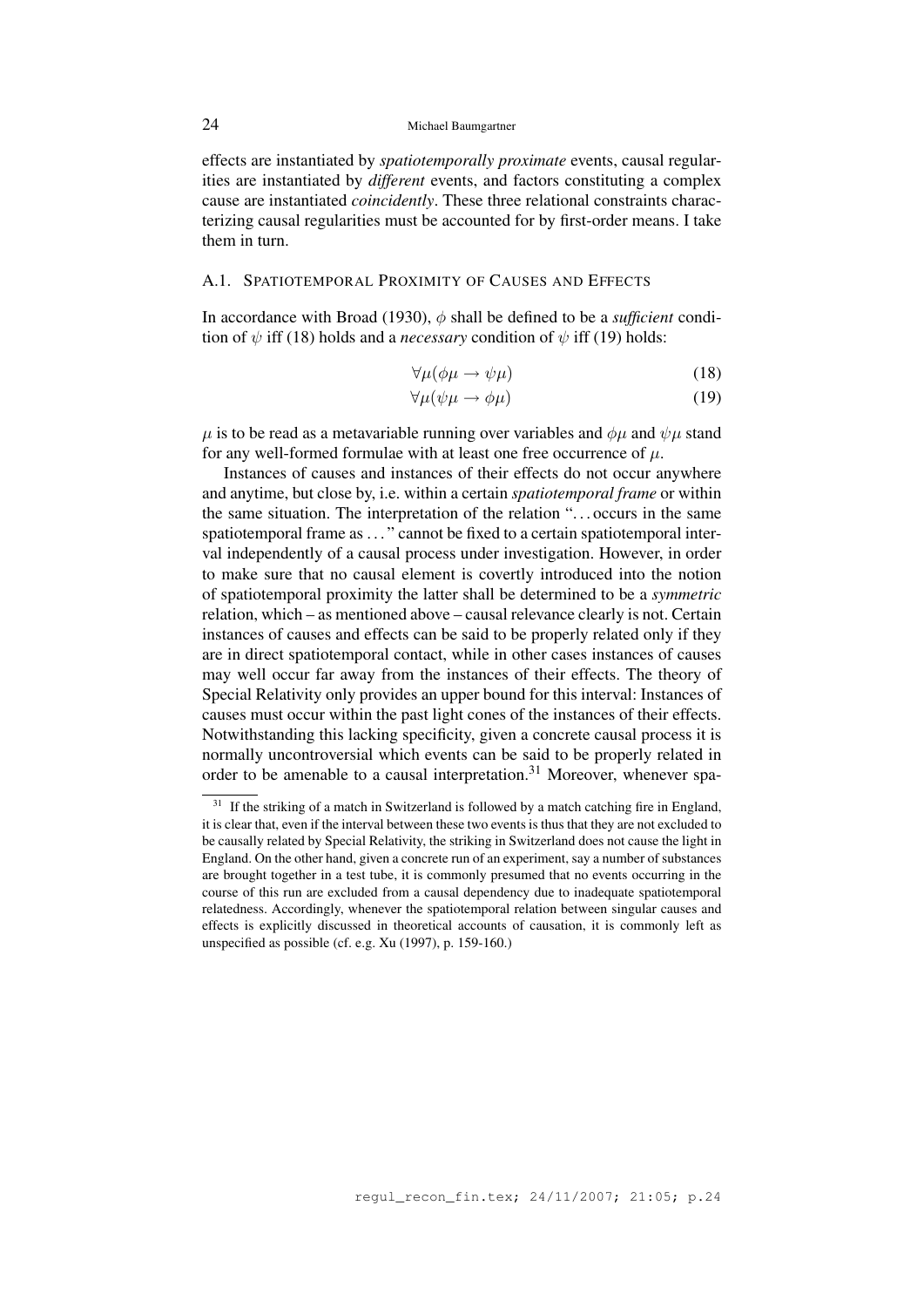tiotemporal proximity is unsuitably interpreted for a given causal process, no dependencies appear in corresponding empirical data.<sup>32</sup>

If minimally sufficient and minimally necessary conditions should, at least in principle, be open for causal interpretations, the syntax of acceptable substitutions in (18) and (19) must be restricted such that an instance  $x$  of a cause factor and an instance  $y$  of an effect factor are required to occur in the same spatiotemporal frame. In order to formally represent this spatiotemporal association, we introduce the symmetric relation  $Rxy$ . This induces a first approximation to a first-order representation of a causal regularity. Whoever claims that A is a (sufficient) cause of B, claims that for all events  $x$  of type A there is an event y of type B such that x and y occur in the same spatiotemporal frame. This is captured by (20).

$$
\forall x (Ax \to \exists y (By \land \mathbf{R}xy)) \tag{20}
$$

## A.2. CAUSAL VS. SEMANTIC REGULARITIES

(20) not only describes causal regularities, but also what might be referred to as *semantic* regularities or regularities of set inclusion as "Whenever there is a soccer game, there is a sport event". A semantic regularity is given in case of two predicates one of which has an extension that is included in the extension of the other. Accordingly, by satisfying the first of these predicates an object or event *eo ipso* satisfies the other predicate. As single objects or events are moreover spatiotemporally proximate to themselves, one and the same object or event satisfies antecedent and consequent of a semantic regularity. The soccer games and the sport events are identical, thus, they certainly are spatiotemporally proximate according to any spatiotemporal interval chosen as interpretation of R. In order to exclude semantic regularities from consideration when it comes to causal analyses, it must be stipulated that instances of causes differ from the instances of their effects. No token event ever causes itself. Hence, (20) must be specified such that all models of the specified formula feature *different* events as instances of the factors contained in antecedent and consequent, respectively:

$$
\forall x (Ax \to \exists y (By \land Rxy \land x \neq y)) \tag{21}
$$

(21) states that for all events x of type A there is a different event y of type  $B$  in the same spatiotemporal frame as  $x$ . In order to conveniently abbreviate our notation, we introduce " $\mapsto$ ":

$$
Z_1 \mapsto Z_2 =_{df} \forall x (Z_1 x \to \exists y (Z_2 y \land x \neq y \land \mathbf{R} xy))
$$
 (22)

 $32$  As I show in Baumgartner (2006), ch. 5, the relation "... occurs in the same spatiotemporal frame as . . . " can be suitably interpreted by means of a kind of trial-error procedure for every causal context under investigation.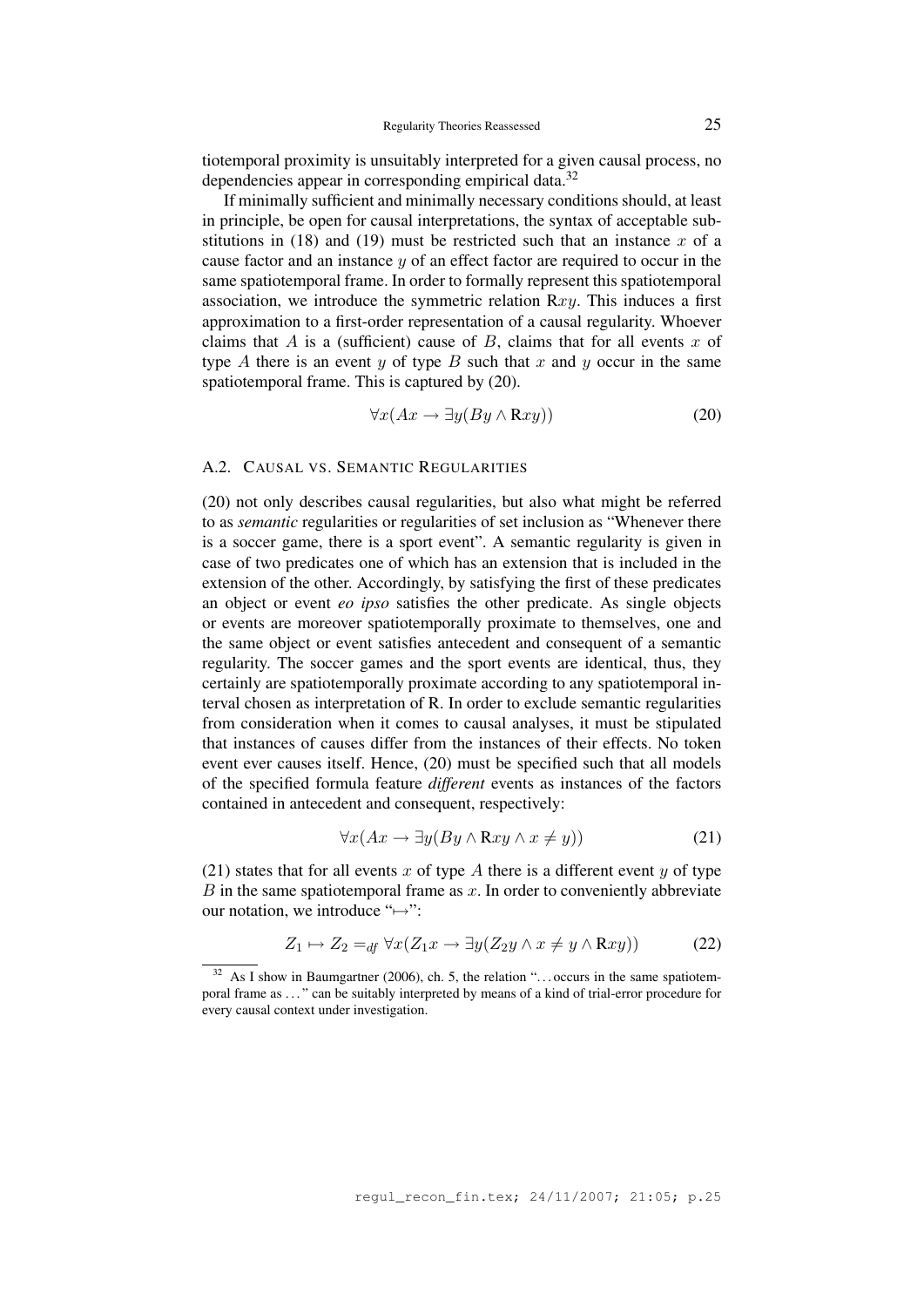### A.3. COINCIDENCE

The factors of a complex cause only become causally effective if *coincidently* instantiated. Hence, the factors contained in a minimally sufficient condition must be required to be coincidently instantiated. In order to symbolically represent coincident instantiations, I introduce the *n*-ary relation  $K$  with *n* being the number of conjuncts in a minimally sufficient condition apart from  $K$ itself. K subsists among the instances of the factors in a minimally sufficient condition iff these factors are coincidently instantiated. K can be seen on a par with any ordinary non-redundant factor within a minimally sufficient condition. If K does not hold among the instances of a conjunction of factors, the instantiations of these factors are not sufficient for the effect to occur. Thus, in contrast to R, K may remain uninterpreted.

Only the subset of minimally sufficient conditions that include  $K$  can possibly be causally interpreted. A possibly causally interpretable minimally sufficient condition is of the form:

$$
\forall x_1 \forall x_2 \dots \forall x_n (A_1 x_1 \land A_2 x_2 \land \dots \land A_n x_n \land K x_1 x_2 \dots x_n \rightarrow
$$
  

$$
\exists y (By \land x_1 \neq y \land x_2 \neq y \land \dots \land x_n \neq y \land R x_1 x_2 \dots x_n y))
$$
 (23)

As (23) demonstrates, the factors of a possibly causally interpretable minimally sufficient condition are not required to be instantiated by the same event. As long as they occur coincidently, factors in a complex cause may well be instantiated by different events. The complexity of (23), which describes a minimally sufficient condition by explicitly mentioning three factors only, apparently calls for further abbreviations. To this end we adopt the convention that a conjunction of factors whose instances are related in terms of K shall simply be concatenated without conjunctor and without explicit mention of  $K$ . A universally or existentially quantified conjunction of factors  $A_1x_1 \wedge A_2x_2 \wedge \ldots \wedge A_nx_n \wedge Kx_1x_2 \ldots x_n$ , accordingly, is represented by  $A_1A_2\ldots A_n$ .

$$
A_1 A_2 \dots A_n =_{df} A_1 x_1 \wedge A_2 x_2 \wedge \dots \wedge A_n x_n \wedge K x_1 x_2 \dots x_n \qquad (24)
$$

The quantifiers that bind the variables on the right-hand side of (24) can be left unspecified, because this abbreviated notation is only used in connection with " $\rightarrow$ ", whose antecedent is determined to be universally quantified and whose consequent is existentially quantified by definition. Therefore, the context in which expressions of type  $A_1A_2 \ldots A_n$  appear always clarifies the nature of the quantifiers involved. Given this notational convention, (23) can be transparently stated thus:

$$
A_1 A_2 \dots A_n \mapsto B
$$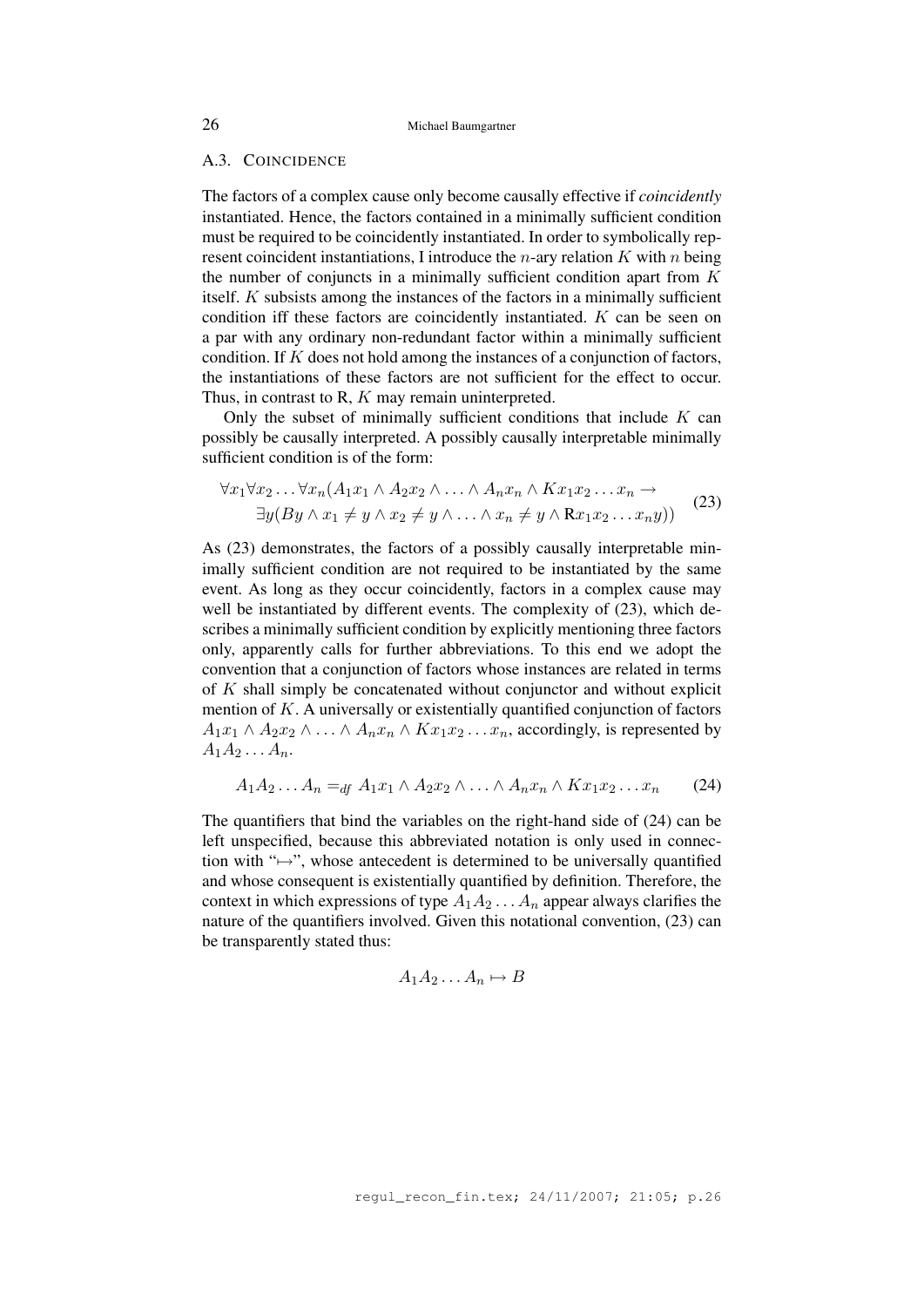### A.4. MINIMAL THEORY

Before minimal theories can be formally represented, the abbreviated notation initiated in the previous sections needs to be extended. Minimally sufficient and minimally necessary conditions have been defined as (finite) open conjunctions and disjunctions. In order to account for that openness, two types of variables running over factors shall be introduced. For conjunctions of unknown or unspecified factors within sufficient conditions we shall implement the variables  $X_1$ ,  $X_2$ , etc. Thus, these X-variables are to be read as running over factors that are not explicitly integrated within sufficient conditions.

$$
X_i =_{df} Z_1x_1 \wedge Z_2x_2 \wedge Z_3x_3 \wedge \ldots \wedge Z_nx_n, n \ge 1,
$$

with  $i = 1, 2, 3, \ldots$ , the variables  $Z_1 \ldots Z_n$  running over factors, and quantification depending on whether  $X_i$  appears right or left of " $\mapsto$ ".

Building on the definition of  $X_i$ , we define the variables  $Y_A$ ,  $Y_B$ , etc. to represent disjunctions whose disjuncts are not explicitly integrated within necessary conditions. The subscripts in case of the Y -variables correspond to the factors whose necessary condition a respective  $Y$ -variable complements.

$$
Y_x =_{df} X_1 \vee X_2 \vee X_3 \vee \ldots \vee X_n, n \ge 1,
$$

with  $x = A, B, C, \ldots$  and quantification equally depending on whether  $Y_x$ appears right or left of " $\mapsto$ ".

With these notational means at hand, a factor  $A$  being part of a minimally sufficient condition of B, such that this minimally sufficient condition, in turn, is part of a minimally necessary condition of  $B$  can be expressed thus:

$$
(AX_1 \lor Y_B \mapsto B) \land (B \mapsto AX_1 \lor Y_B) \tag{25}
$$

 $(25)$  states that whenever A is instantiated coincidently with other factors  $X_1$  or one of the disjuncts in the domain of  $Y_B$  is instantiated, the factor B is instantiated in the same spatiotemporal frame by an event that differs from the instances of  $AX_1 \vee Y_B$ ; and whenever B is instantiated, there is either a coincident instantiation of  $AX_1$  or one of the disjuncts in the domain of  $Y_B$  is instantiated in the same spatiotemporal frame, such that the instances of B and of  $AX_1 \vee Y_B$  differ. (25) can thus be seen as an abbreviation of expressions of the form of (26), where the incompleteness is indicated by dots instead of  $X$ - and  $Y$ -variables and  $k$  and  $i$  stand for arbitrary natural numbers.<sup>33</sup>

 $33$  In (26) sufficient conditions are not disjunctively assembled as in (25). This divergence from (25) is warranted by the following logical equivalence that allows for a disjunctive assembling and a corresponding disintegration of sufficient conditions: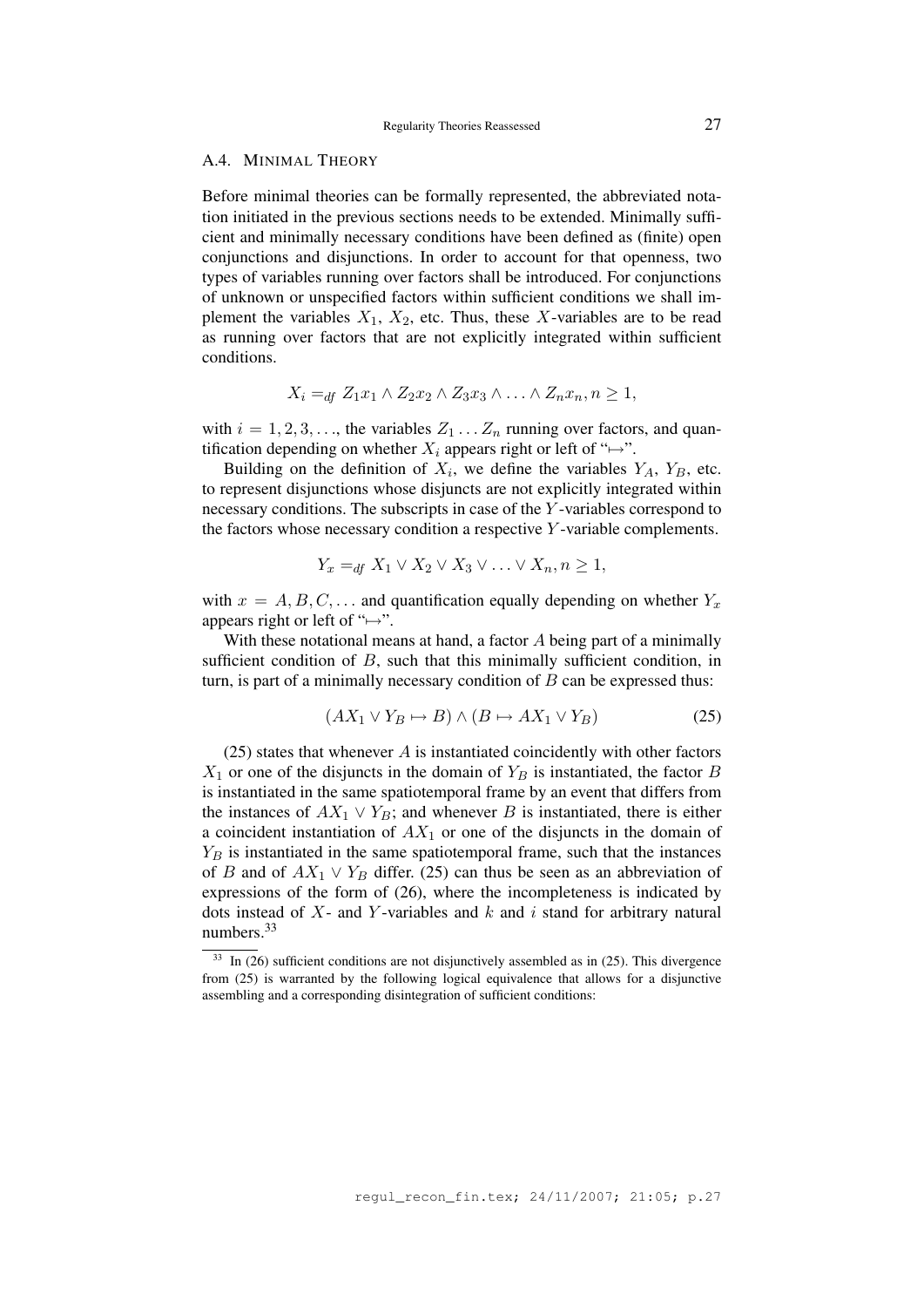$$
\forall x_1...\forall x_i((A_1x_1 \land A_2x_2 \land \dots \land A_ix_i \land Kx_1x_2 \dots x_i) \to \exists y(By \land x_1 \neq y \land \dots \land x_i \neq y \land Rx_1 \dots x_iy)) \land \n... \land \forall x_1...\forall x_k((Z_1x_1 \land Z_2x_2 \land \dots \land Z_kx_k \land Kx_1x_2 \dots x_k) \to \exists y(By \land x_1 \neq y \land \dots \land x_k \neq y \land Rx_1 \dots x_ky)) \land \n\forall y(By \to (\exists x_1...\exists x_i(A_1x_1 \land A_2x_2 \land \dots \land A_ix_i \land Kx_1x_2 \dots x_i \land x_1 \neq y \land \dots \land x_k \neq y \land Rx_1 \dots x_iy))\n... \lor \exists x_1...\exists x_k(Z_1x_1 \land Z_2x_2 \land \dots \land Z_kx_k \land Kx_1x_2 \dots x_k \land x_1 \neq y \land \dots \land x_k \neq y \land Rx_1 \dots x_ky)))
$$
\n(26)

(26) clearly illustrates that minimal theories are highly intricate and nontransparent first-order expressions. In order to abbreviate our notation further, we introduce "⇒":

 $Z_1 \vee Z_2 \Rightarrow Z_3 =_{df} (Z_1 \vee Z_2 \mapsto Z_3) \wedge (Z_3 \mapsto Z_1 \vee Z_2)$ 

This allows for transparently expressing (25) and (26) as follows:

$$
AX_1 \vee Y_B \Rightarrow B
$$

## Acknowledgements

I would like to thank Timm Lampert and Gerd Graßhoff for valuable discussions about the issues addressed in this paper and three anonymous referees for this journal for very helpful comments on an earlier draft. Moreover, I am grateful to the Swiss National Science Foundation for generous support of this work (Grant 1114-066803.01/1).

### References

Armstrong, D. M.: 1983, *What is a Law of Nature?* Cambridge: Cambridge University Press. Baumgartner, M.: 2006, 'Complex Causal Structures. Extensions of a Regularity Theory of Causation'. Ph.D. thesis, University of Bern, Bern.

Baumgartner, M. and G. Graßhoff: 2004, *Kausalität und kausales Schliessen. Eine Einführung mit interaktiven Übungen*. Bern: Bern Studies.

Brand, M. and M. Swain: 1970, 'On the Analysis of Causation'. *Synthese* 21, 222–227.

Broad, C. D.: 1930, 'The Principles of Demonstrative Induction I-II'. *Mind* 39, 302–317, 426–439.

 $\overline{\forall x}(Ax \to \exists y (Cy \land x \neq y \land \mathbf{R}xy)) \land \forall x (Bx \to \exists y (Cy \land x \neq y \land \mathbf{R}xy)) \dashv\vdash$  $\forall x (Ax \lor Bx \rightarrow \exists y (Cy \land x \neq y \land Rxy))$ 

Or abbreviated:

$$
(A \mapsto C) \land (B \mapsto C) \dashv \vdash A \lor B \mapsto C
$$